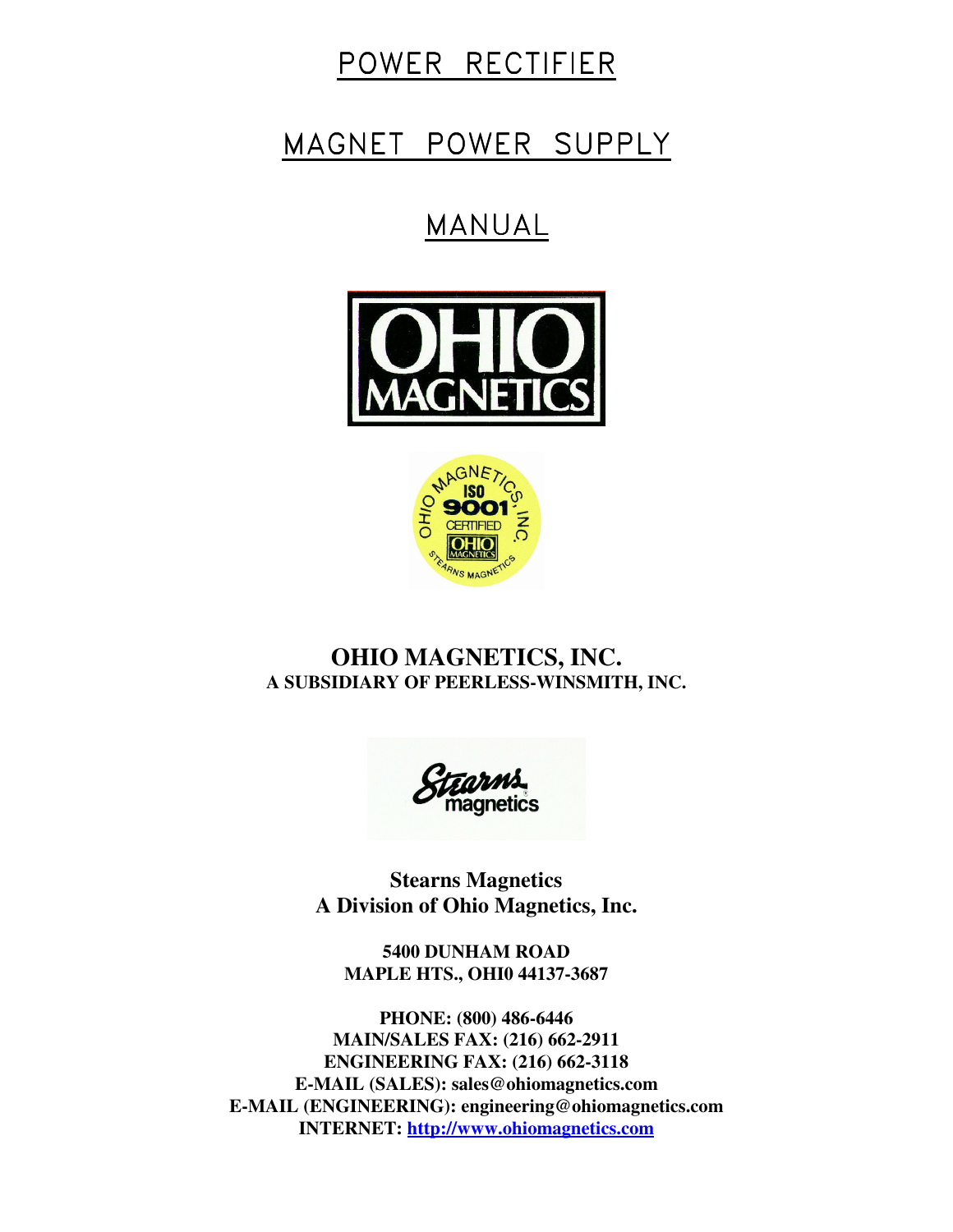# **INDEX**

- 1. INTRODUCTION
- 2 . INSTALLATION AND ADJUSTMENTS
- 3. OPERATION
- 4 . TROUBLESHOOTING GUIDE & MAINTENANCE
- 5. OPTIONAL PACKAGES
- 6. DRAWINGS
- 7. EQUIPMENT DATA & SPARE PARTS

IS-1000-2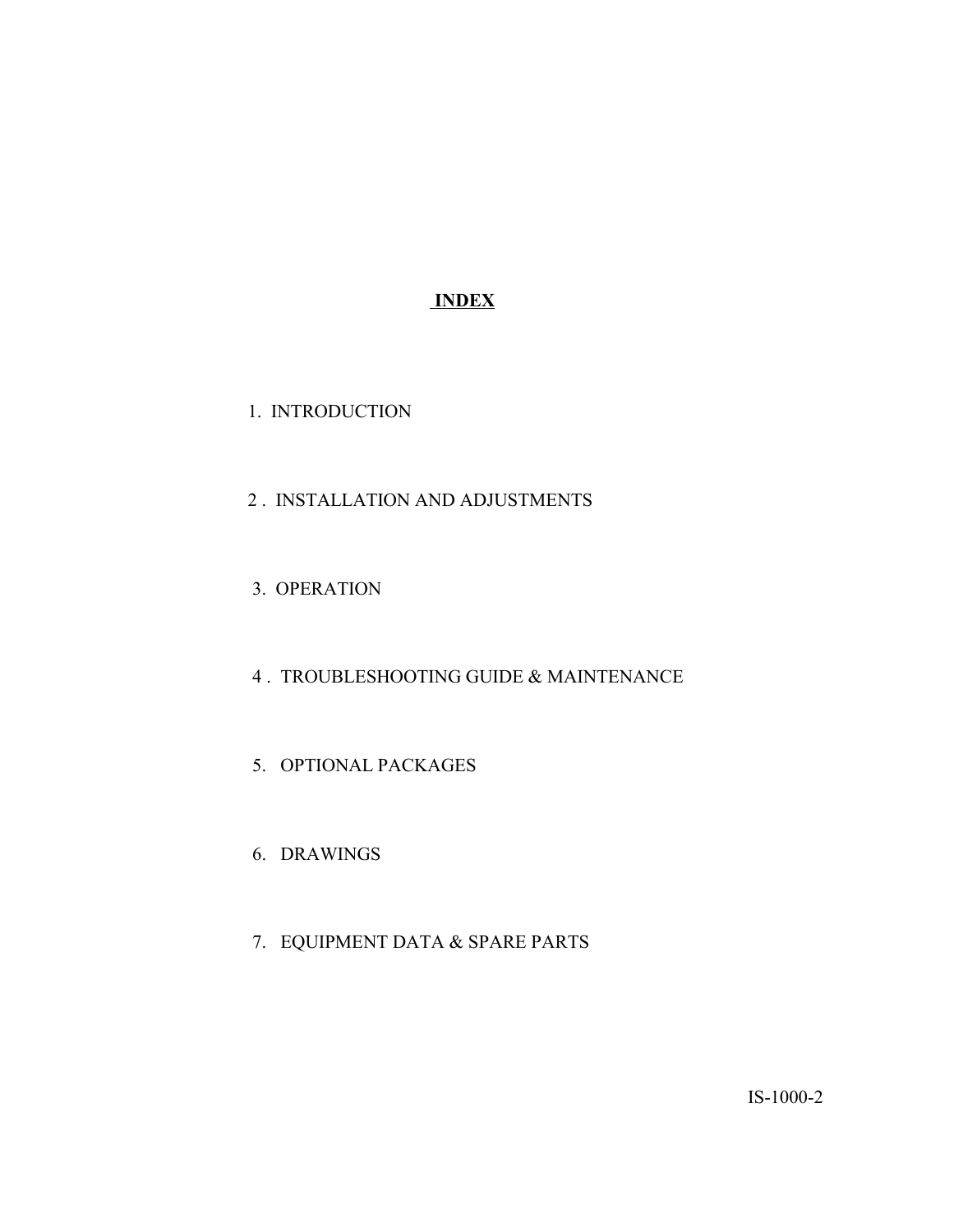#### **INTRODUCTION**

# 1 . 1 **Ohio Magnetics Warranty - DC Power Supplies**

Ohio Magnetics, Inc. a subsidiary of Peerless-Winsmith, Inc. warrants to the original purchaser of each new DC Power Supply, manufactured by and sold by Ohio Magnetics, Inc., to be free from manufacturing defects in material and workmanship under normal service for a period of ninety (90) days, from and after the date of shipment from our Maple Hts., Ohio plant.

Ohio Magnetics' obligation under this warranty is expressly limited to the replacement or repair of any part or parts which are proven to our satisfaction to be defective under normal use and service, at the Ohio Magnetics, Inc. plant at Maple Heights, Ohio or at a point designated by it.

Ohio Magnetics, Inc. will not be held responsible for the cost of consequential labor , loss of profit, down time, or any transportation charges incurred in connection with the replacement of or repair of said DC Power Supply or parts thereof found to be defective. It shall not be responsible for consequential damages or contingent liabilities arising from the use of, or performance of, Ohio DC Power Supplies.

This warranty does not apply to any Ohio DC Power Supplies or parts thereof, which have been subject to accident, negligence , alteration, abuse or misuse , or upon which repairs or alterations have been made by other than Ohio Magnetics, Inc., except where said repairs are made by others with its prior written approval.

Ohio Magnetics, Inc. makes no warranty with respect to accessory equipment manufactured by others and sold by Ohio Magnetics, Inc.. These items are subject to the warranties the manufacturer and any warranty claims on these items shall be directed by the user to the respective manufacturer.

Ohio Magnetics, Inc. makes no other express, implied or statutory warranties, nor is anyone authorized to make any on its behalf .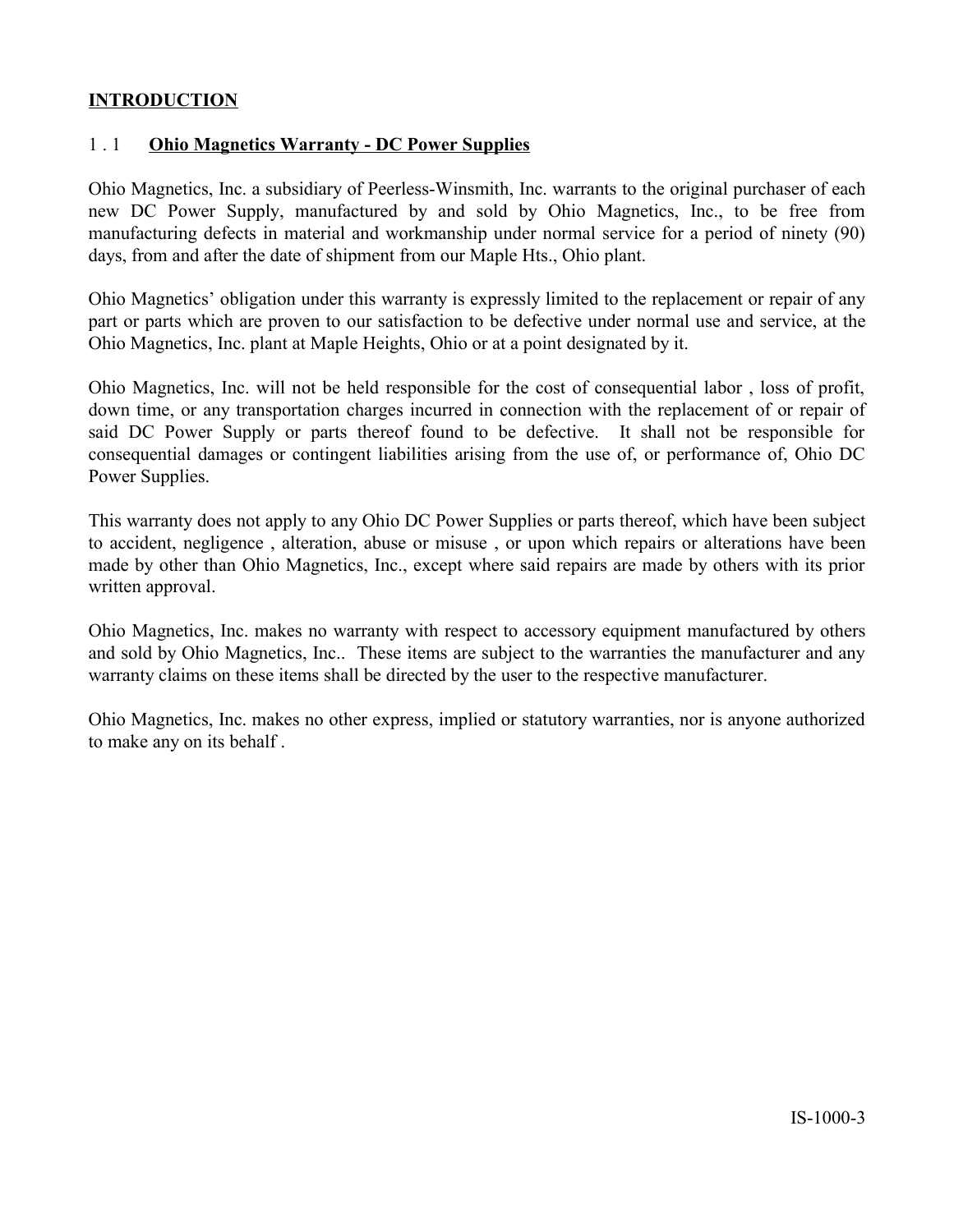# 1.2 **RECEIVING**

If damage incurred in shipping is observed upon receipt of rectifier, notify and file claim with carrier.

# **BEFORE YOU FULLY UNPACK THIS UNIT READ THIS FOR YOUR PROTECTION!**

(This information applies only on shipments within the United States)

# DAMAGE

This shipment was packaged and delivered to the carrier with the utmost care to insure safe delivery of goods. When shipment is received and signed for by the transportation company, consignor's responsibility ceases. Do not accept shipment which evidences damage or shortage until agent of carrier endorses a statement of the irregularity on the face of the transportation receipt. Without documentary evidence, claim can not be filed.

#### CONCEALED DAMAGE

Interstate Commerce Commission has indicated that a carrier is as much responsible for concealed damage as for visible damage in transit. Upon receipt of shipment, promptly unpack and check thoroughly. If concealed damage is discovered, cease further unpacking and request immediate inspection by local agent of carrier. A written report of the agent's findings, with his signature, is necessary to support claim.

# SHORTAGE

Check shipment against shipping papers. Do not discard packing materials or packing cases until contents have been found to be correct. The removal of badly needed items, before shipment has been checked, may create a shortage. Check all possibilities before reporting a shortage.

# CLAIMS

If your agent or carrier has been given an opportunity to inspect the shipment, any claim for a shortage or damaged merchandise can be handled as a simple and routine procedure. Claims must be filed by consignee. Shipping terms are F.O.B. Cleveland, Ohio.

#### LOSS

In the event of complete loss, claim will be handled in the same manner as for Shipping Damage or Shortage.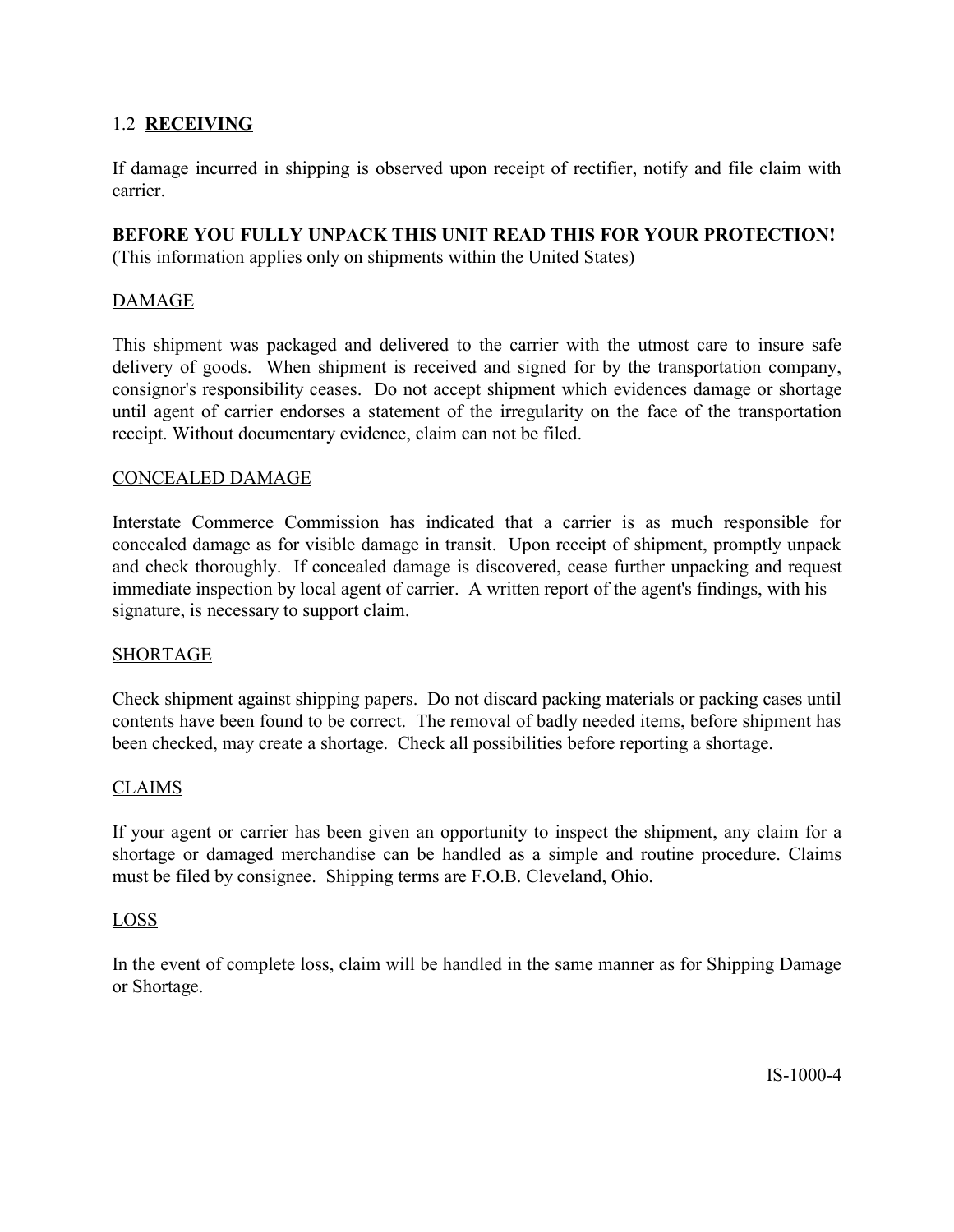# 1.2 (Cont.) **SHIPPING DAMAGE OR SHORTAGE**

#### TRUCK SHIPMENT

The original destination freight bill bearing notation of damage or shortage by the carrier and the inspector's report, attached to a certified copy of the original\* bill of lading of the transportation company at point of origin, must be available to support claim. All claims will be initiated at point of destination.

#### EXPRESS SHIPMENT

Should there be damage or shortage, claim must be supported by a certified copy of the original\* paid express receipt (whether issued at point of origin or destination) bearing the agent's notation of damage or shortage, or the inspector's report of same attached.

#### AIR EXPRESS

Claim must be initiated at point o f destination. The express agent at point of destination will fill out a "Bad Order Report" which will be returned to party submitting claim. The original invoice, original\* air express receipt, "Bad Order Report" and a letter of transmittal , must be submitted in support of claim.

#### RAIL FREIGHT

Claim will be initiated at point of destination. However, inspection papers filled out by the consignee and endorsed by the freight office of destination along with paid freight bill, original\* bill of lading, original invoice or certified copy of same , plus a bill to the freight agent for claim charges, must be forwarded to the Freight Agent at point of origin in support of claim. Shipping charges reimbursed will be those prorated over total weight of shipment involved in the claim.

#### AIR FREIGHT

Claim must be initiated at point of destination. Claim must be filed by submitting a letter on company stationery with an explanation of the extent of damage or loss and forwarded with a copy of the original\* air bill, and original invoice or Photostat of same, to the airline having carried the shipment .

\* Upon request certified photostatic copies of original papers held by Ohio Magnetics, Inc. required in support of claims, will be made available.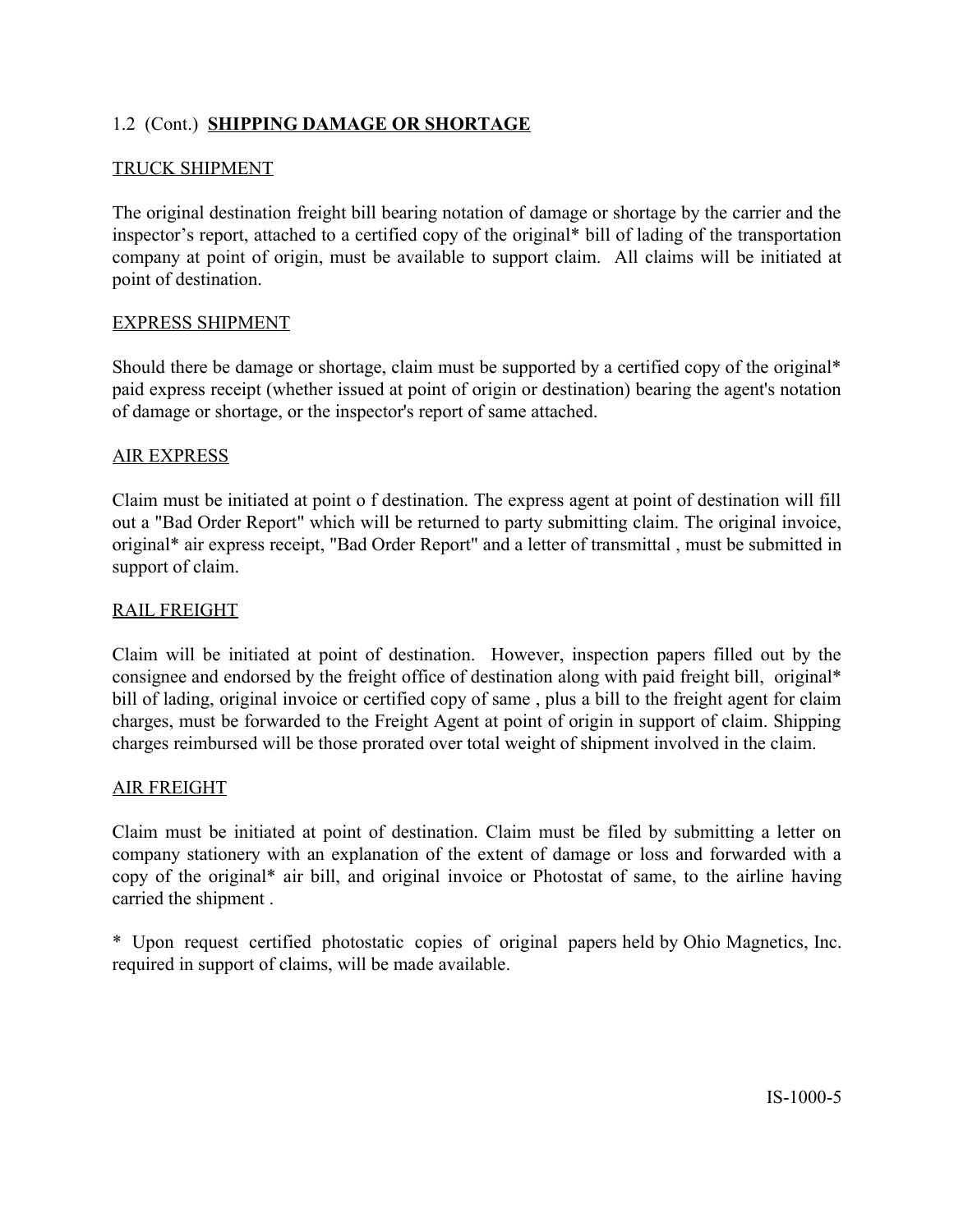# 1.3 **CHECKING BEFORE INSTALLATION**

If damage is not incurred in shipping, proceed checking the nameplate data of the equipment against the nameplate data, and inquiry sheet in this section of the manual. The two should agree, The nameplate is located on the door.

Before installing equipment, it is recommended that a thorough visual inspection be made. All terminal connections should be checked for loose connections that could have occurred in transit. Careful check should be made for any frayed wiring or cracked insulation.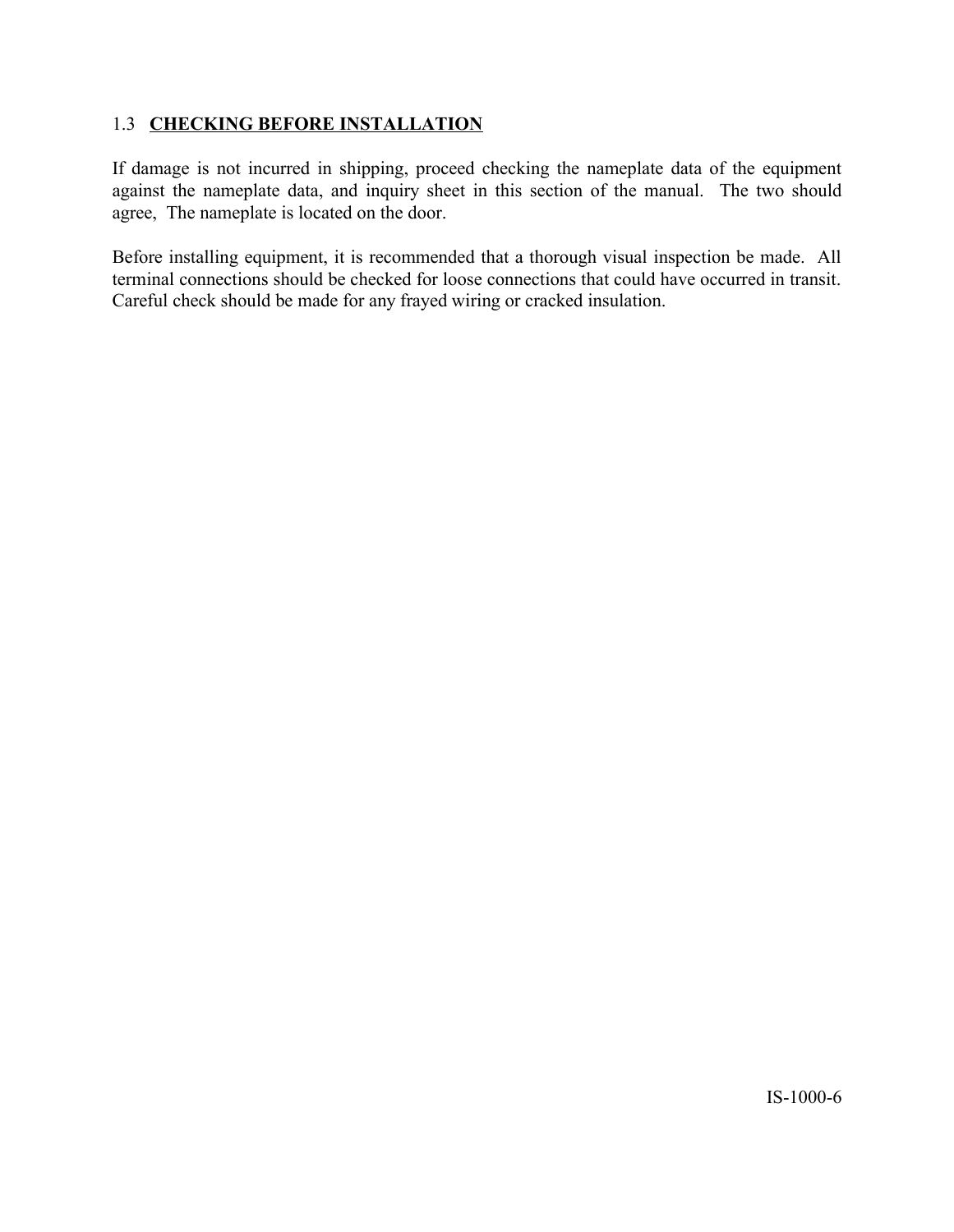**MODEL No.: SERIAL No.:**

#### **INPUT POWER:**

| Voltage:      | V-ac          |
|---------------|---------------|
| Phase:        | $3\emptyset$  |
| Frequency:    | Hz.           |
| Current:      | $A$ -ac       |
| Power Factor: | $0.90 - 0.96$ |

# **OUTPUT POWER:**

| Power:     | KW    |
|------------|-------|
| Voltage:   | V-dc  |
| Current:   | A-dc  |
| Ripple:    | 4.6 % |
| Regulation | 8.0%  |

# **ENVIRONMENTAL DATA**

| Ambient Temperature (maximum): | $60^{\circ}$ C   |
|--------------------------------|------------------|
| Altitude (maximum):            | $1000 \text{ m}$ |

#### **OPTIONS:**

| Enclosure: | <b>NEMA</b> | IP (IEC 529) |
|------------|-------------|--------------|
|------------|-------------|--------------|

| LOCAL | <b>REMOTE</b> |
|-------|---------------|
|-------|---------------|

Lockable Latch (1,12) Disconnect Switch Input Control (Pushbuttons) Input Control (Selector Switch) Output Indication (Pilot Light) Output Indication (Meter Package) Undercurrent Limit Alarm Relay Switcher Local/Remote Selector Switch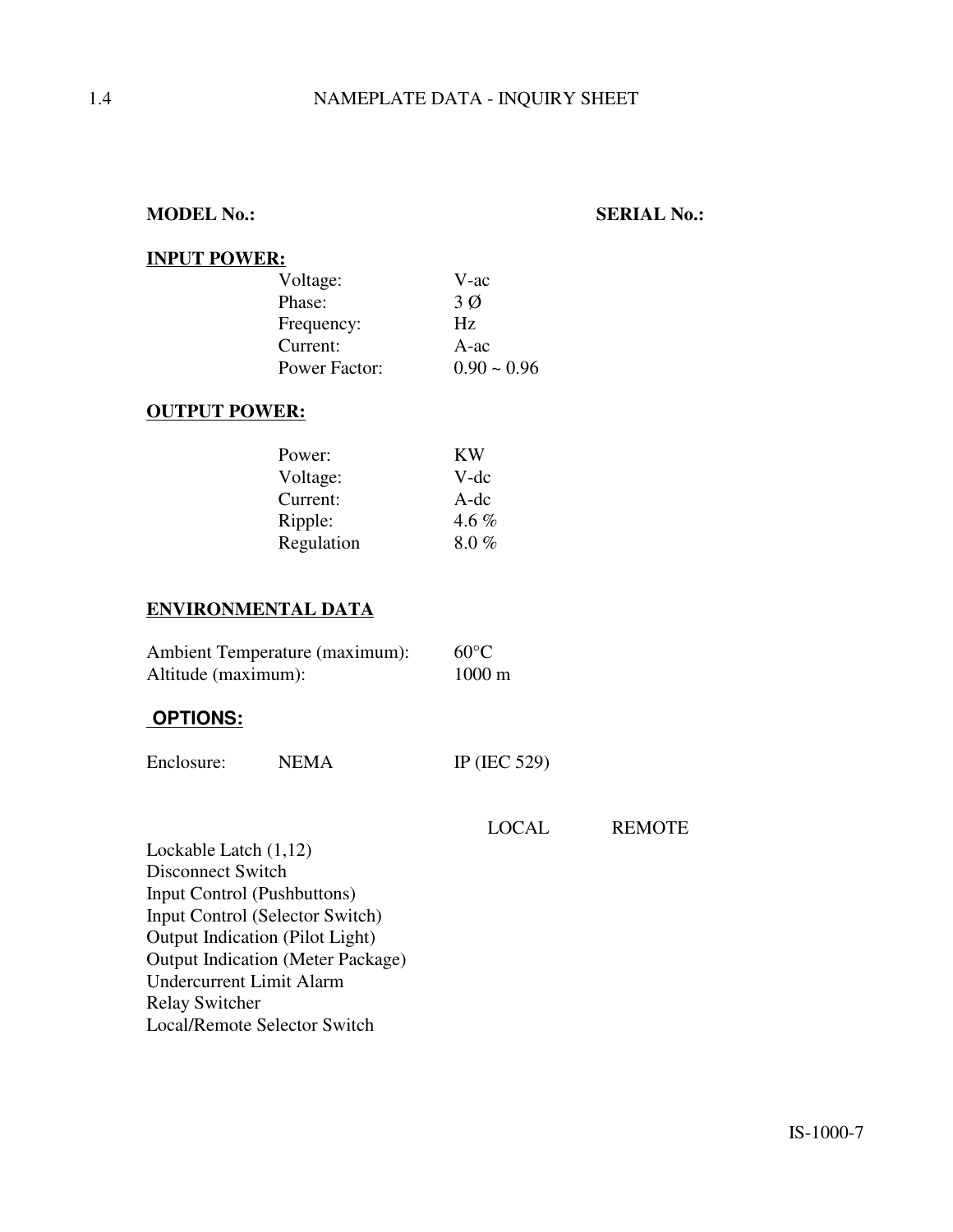# 2.) **INSTALLATION AND ADJUSTMENTS**

# 2.1) MOUNTING - LEVELING

Rectifiers up to 10 kW of ratings are packaged in wall mounted enclosures. Above 10 kW rating, the standard enclosures are floor mounted units. 15-25 kW rectifiers are available optionally as wall mount units. The enclosure's should be situated in a leveled position, and bolted to the wall or to the floor as the situation demands it. Install the rectifier in a location suited to its NEMA/IP(IEC-529) rating . (See outline drawing in Section 5) Punch holes in the bottom of the enclosure for input and output cables and for control cables if needed.

# 2.2) CONNECTION OF RECTIFIER

Before connecting rectifier power supply to power line check power line voltages (all three phases) to confirm that values are the same as indicated on equipment name plate. When connecting rectifier all wiring must conform to national and local codes. If input line does not have a ground conductor, then the enclosure must be grounded properly. Grounding provisions are provided on the terminal block (green/yellow terminal) for this purpose.

Next step is to connect the unit.

- a . Input power cable to TB1; L1-L2-L3 (T1-T2-T3 on units with remote mounted starters)
- b. Output power (load) cable to TB3; El  $(+)$ , E2 $(-)$
- c. Control cable (if applicable) to TB2

The sizes of recommended cables and wires are given in the equipment data sheet of this section. Use proper schematic and wiring drawings located in Section 5.

# 2 . 3 MANUAL OR AUTOMATIC RESET ON OVERLOAD RELAYS

The overload relay can be operated in two different modes:

Manual Reset Mode, and Automatic Reset Mode (Electrically operated starters only - Siemens).

In manual reset mode the arrow on the top of blue reset button points to "H". This is the recommended and safe mode of operation. In this mode, if the relay is activated by an overload condition, the blue button has to be pushed to reset the overload relay.

In the automatic mode of operation (for test purposes only), the blue button is depressed, and turned CCW so the arrow on top of: blue button points to "A" position. In this mode, if the overload relay is activated by an overload condition the relay will reset itself as soon as the heater element in the overload relay cools off. This mode of operation is not recommended with 2-wire switch control in the starter coil circuit.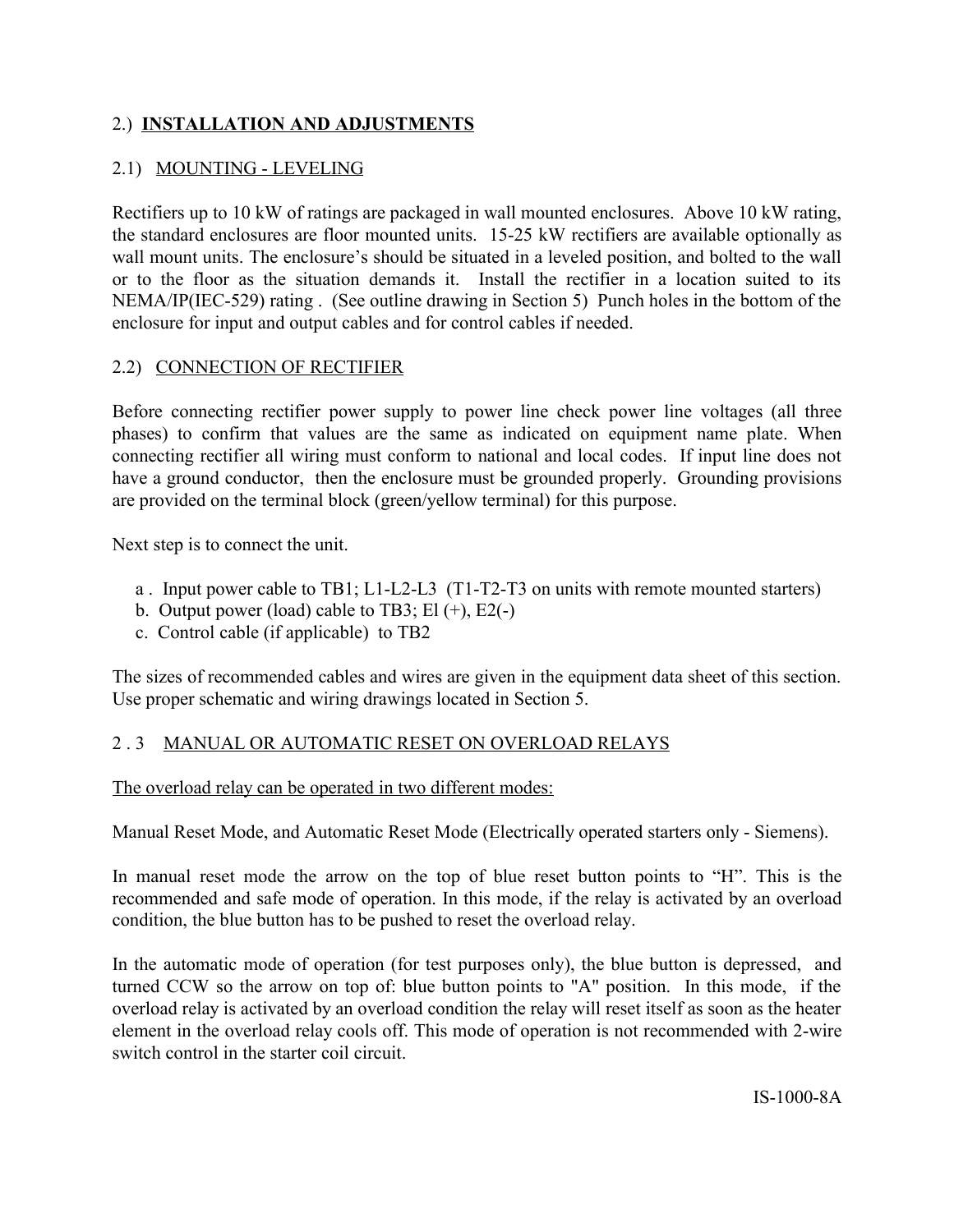Manual Reset Mode, and Automatic Reset Mode (Electrically operated starters only - ABB).

In the top center of the overload relay is an off white colored switch with a Phillips type adjustment screw. The factory setting is in the manual position as the arrow on the switch points to the word "MAN" at about 8 o'clock. To switch to automatic (for test purposes only) rotate the switch CCW so that the arrow points to the word "AUT" at about the 4 o'clock position. In this mode, if the overload relay is activated by an overload condition the relay will reset itself as soon as the heater element in the overload relay cools off. This mode of operation is not recommended with 2-wire switch control in the starter coil circuit.

It is not recommended that the setting be left in the automatic mode. This mode is unsafe for normal operation and should only be used for testing purposes only. Since power can restore itself without warning, it can be a harm to someone or something at the moment power is restored, therefore this setting must remain in the manual position for normal operation.

Manual Reset Mode, and Automatic Reset Mode (Manual Starters).

Manual motor starters used on some rectifiers provided principally for Stearns Separator Service applications are not able to be switched to an automatic position. Reset can only be accomplished by depressing the black button "1" on the front of the unit after the starter has cooled.

# 2.4 OVERLOAD SETTING ADJUSTMENT

The overload current setting is factory set for the maximum allowable current the rectifier can handle. DO NOT READJUST THIS SETTING. Readjustment may cause the rectifier to fail. Setting the overload too high may prevent it from tripping in the event of an overload or short circuit. Setting the overload too low may cause it to trip under a normal condition. If there are problems with this device, contact Ohio Magnetics, Inc.

# 2.5 REMOTE STARTERS

Some rectifiers upon customer request do not contain a local method of input control. Yet codes require some sort of circuit protection and control. Upon customer request, Ohio Magnetics, Inc. will not provide a local input starter control on units where a customer informs Ohio Magnetics, Inc. in advance of the desire to remotely locate a suitable starter.

If a customer decides to add a remote starter to control the rectifier, it is advisable to disconnect and by-pass the local starter. If the local starter is not by-passed, random tripping of the overload may occur, especially during startup. Two starters, where the overloads are close in rating, will interact with each other and produce undesired results.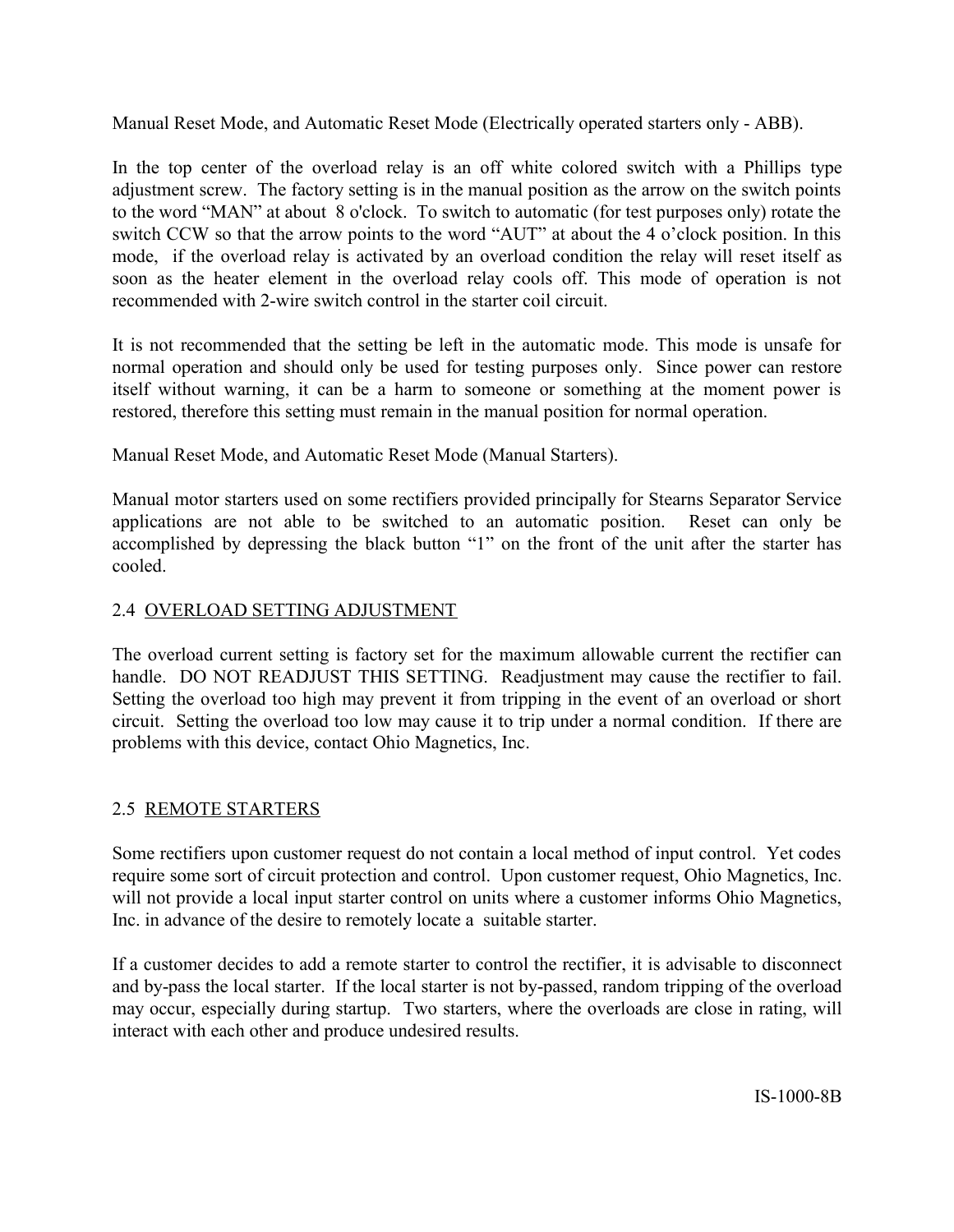#### 2.6 CIRCUIT BREAKERS

Circuit Breakers used as additional input protection are optional devices provided by Ohio Magnetics, Inc. They may be either locally mounted or remote mounted. Locally mounted circuit breakers will also serve the function of locking the rectifier cabinet when power is on. To open the enclosure the circuit breaker must be turned off first. Circuit breakers are sized to 125 % of the full load current of the rectifier.

As with starters, circuit breakers can interact with the starter overload. This problem is reduced if the circuit breaker trip setting is much greater than the overload. If both units are set to trip at the same current rating, false tripping will occur, most notably at start up.

#### 2.7 ON-OFF CONTROL

On rectifiers with electrically controlled starters, some type of on-off control is required. Two popular methods in use are pushbuttons or a two position selector switch. Ohio Magnetics, Inc. offers both types as an optional package. If either type is requested for local mounting, they are pre-wired in the factory. Remote mounted power on-off controls must be connected by the customer.

If no type of on-off control is intended, then in order for the rectifier to work, the switch connections must be jumped out. In this case it usually means connecting wire terminal 20 to 24. Some optional packages might require a different connection. Refer to the system schematic or interconnection diagram for alternative connection schemes.

On rectifiers with manual starters, the starter itself is the on-off control. The red button "0" is depressed to turn the system off and the black button "1" is used to turn the system on. If the manual relay tripped due to an overload, allowing the element to cool first is required before the system can be repowered. The manual starter will not reset if the elements are still hot.

The manual starter also has a provision to lock out the black button to prevent unauthorized operation of the rectifier.

# 2.8 OPTIONAL PACKAGES & OTHER DEVICES

See Section 3 for a description and operation of standard and other optional devices compatible with the rectifier.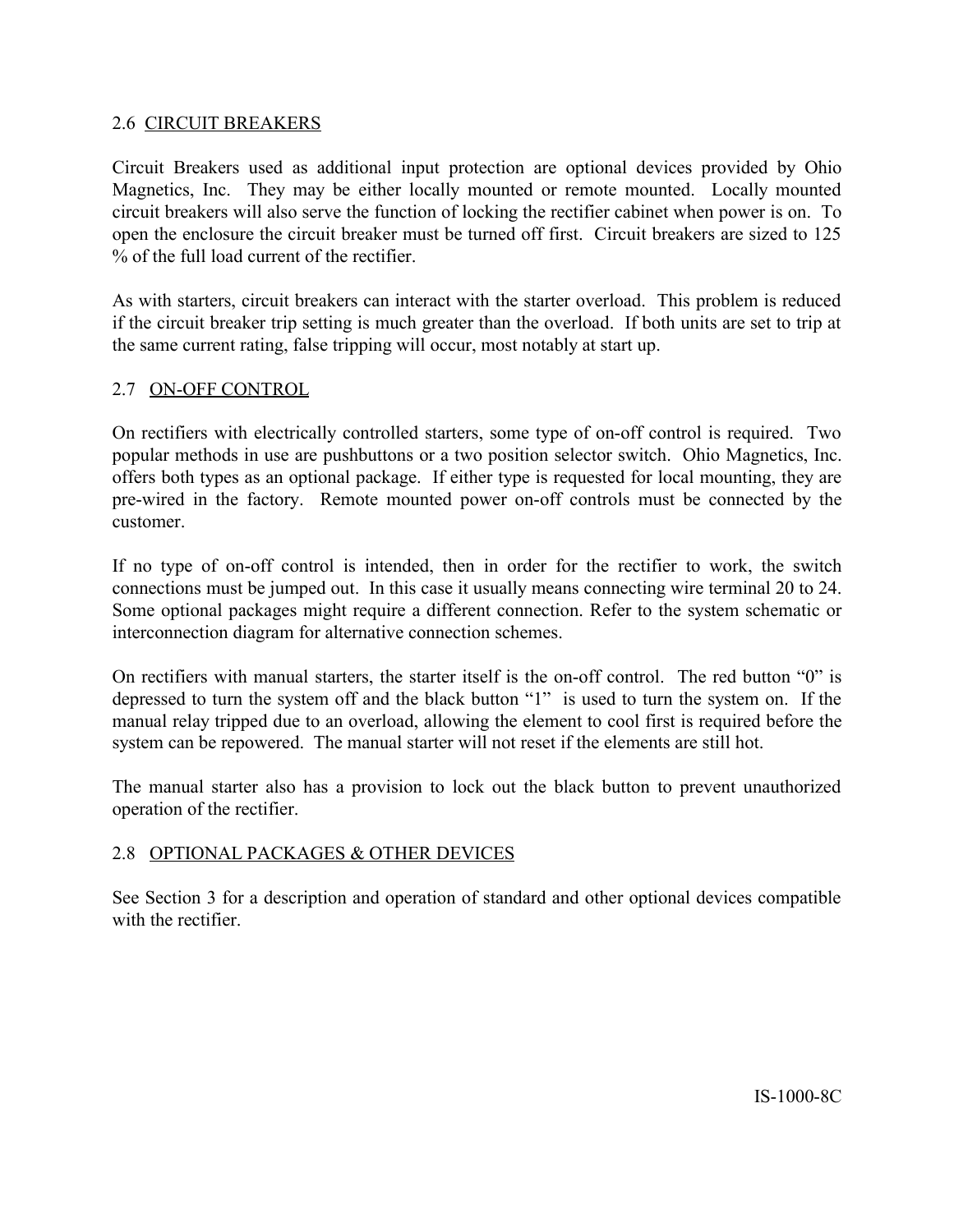#### 2.9 ADJUSTMENT OF POWER TRANSFORMER PRIMARY TAPS

Transformers supplied with Ohio Magnetics' rectifiers are supplied with transformers to match the normal supply voltage for the region where the rectifier is used. Each transformer has a set of primary taps used to match the input voltage to the prevailing line conditions. Transformers are shipped from the factory with the taps wired to the nominal voltage for the region the rectifier is used. If the output of the transformer is too low or too high, the taps will need to be changed in the field to provide the desired output voltage. When voltage conditions are not matched to the proper tap connections, overheating of the transformer and unsatisfactory voltage conditions at the load will result. NEVER change the taps while power is on. There is a danger of electrocution and fire if taps are changed while the power is on. Rectifier outputs should never exceed 125/250 V-dc on a continuous basis.

RECTIFIERS SOLD IN NORTH AMERICA where the nominal supply voltage is designated as 240 V; 60 Hz alternating current have transformer taps for following voltages:

240 V nominal: 230 V (-5 %); 240 V (RATED); 250 V (+5 %) 480 V nominal: 460 V (-5 %); 470 V (-2.5 %); 480 V (rated); 490 V (+2.5 %); 500 V (+5 %)

These transformers are designated as series multiple type. When wired in the multiple (parallel) configuration, the input voltage is 240 V. When wired in the series condition, the input voltage is 480 V. This transformer is is not used for 480 V inputs as of July 2001. See information below for 480 V input systems.

To determine the correct tap, reference the schematic diagram that came with this manual. NEVER change the taps while power is on. There is a danger of electrocution and fire if taps are changed while the power is on.

RECTIFIERS SOLD IN NORTH AMERICA where the nominal supply voltage is designated as 480 V; 60 Hz alternating current have transformer taps for following voltages:

480 V nominal: 460 V (-5 %); 480 V (RATED); 500 V (+5 %)

To determine the correct tap, reference the schematic diagram that came with this manual. NEVER change the taps while power is on. There is a danger of electrocution and fire if taps are changed while the power is on.

RECTIFIERS SOLD IN CENTRAL AMERICA AND SOME PARTS OF ASIA where the nominal supply voltage is 220 V; 50 or 60 Hz alternating current have rectifier taps for following voltages:

220 V nominal: 200 V (-10 %); 220 V (RATED); 240 V (+10 %) 440 V nominal: 400 V (-10 %); 440 V (-5 %); 440 V (rated); 460 V (+5 %); 480 V (+10 %)

These transformers are designated as series multiple type. When wired in the multiple (parallel) configuration, the input voltage is 220 V. When wired in the series condition, the input voltage is 440 V. This transformer is is not used for 440 V inputs as of July 2001. See information below for 440 V input systems.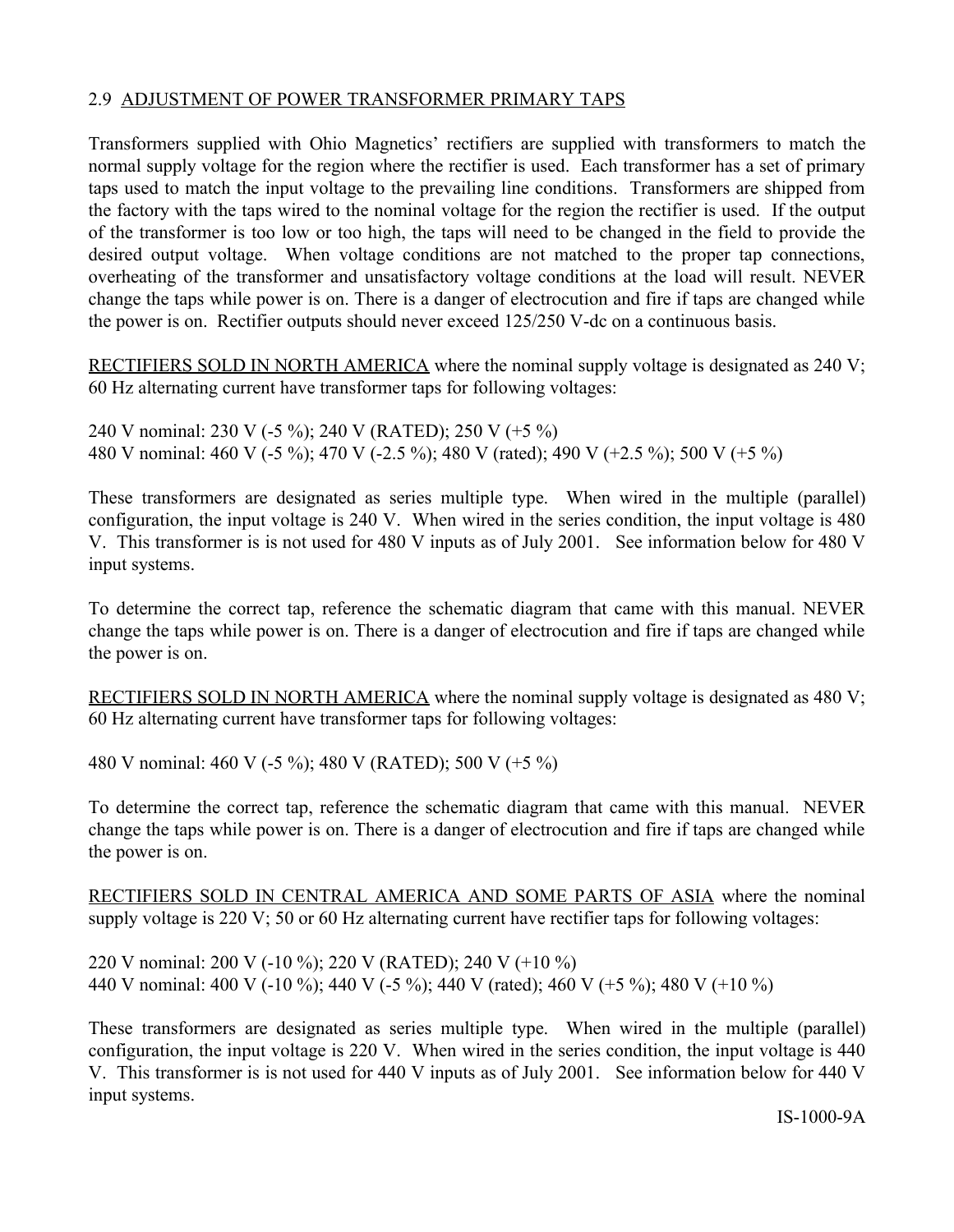To determine the correct tap, reference the schematic diagram that came with this manual. NEVER change the taps while power is on. There is a danger of electrocution and fire if taps are changed while the power is on.

RECTIFIERS SOLD IN CENTRAL AMERICA AND SOME PARTS OF ASIA where the nominal supply voltage is designated as 440 V; 50 or 60 Hz alternating current have transformer taps for following voltages:

440 V nominal: 420 V (-5 %); 440 V (RATED); 460 V (+5 %)

To determine the correct tap, reference the schematic diagram that came with this manual. NEVER change the taps while power is on. There is a danger of electrocution and fire if taps are changed while the power is on.

RECTIFIERS SOLD IN CANADA where the nominal supply voltage is 575 V; 60 Hz alternating current have transformer taps for following voltages:

550 V (-5 %); 575 V (rated); 600 V (+5 %)

To determine the correct tap, reference the schematic diagram that came with this manual. NEVER change the taps while power is on. There is a danger of electrocution and fire if taps are changed while the power is on.

RECTIFIERS SOLD EVERYWHERE ELSE where the nominal supply voltage is 400 V; 50 Hz alternating current have rectifier taps for following voltages:

380 V (-5 %); 400 V (rated); 415 V (+4 %)

The 380 V setting is found mostly in South America, parts of Europe, Asia and Africa. The 400 V setting is used primarily for western Europe. The 415 V setting is found in Britain and former British colonies in Asia.

To determine the correct tap, reference the schematic diagram that came with this manual. NEVER change the taps while power is on. There is a danger of electrocution and fire if taps are changed while the power is on.

# OUTPUT TAP CONFIGURATIONS

Transformers up to 15 kW (25 kW previous to July 2001) are equipped with a dual secondary for connecting to either 115 V-dc or 230 V-dc magnets. On transformers 20 kW (35 kW previous to July 2001) and higher only 230 V is available. On dual output transformers, the transformer is connected to the proper setting for the rectifier. Never change this connection or damage to the rectifier and/or magnet may occur. The rectifier is fused wired for the proper current based on the output voltage. If you need to change the output voltage setting for any reason, first contact the factory for details.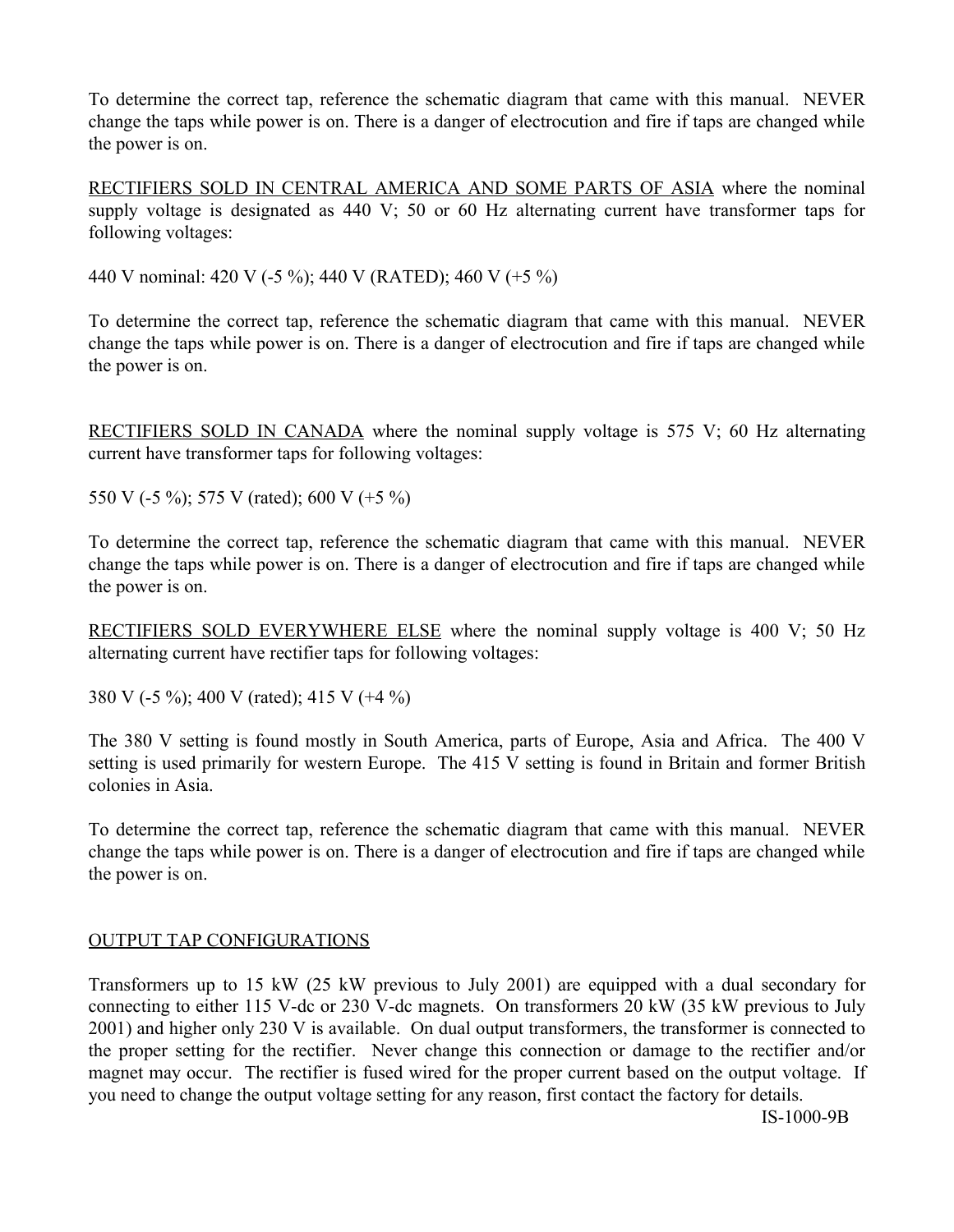The output of the transformer itself is usually about 90 V-ac line to line for 115 V-dc systems and 180 V-ac line to line for 230 V-dc systems.

Transformers designed for boost systems will normally have voltages around 225 V-ac in order to generate a 300 V-dc output.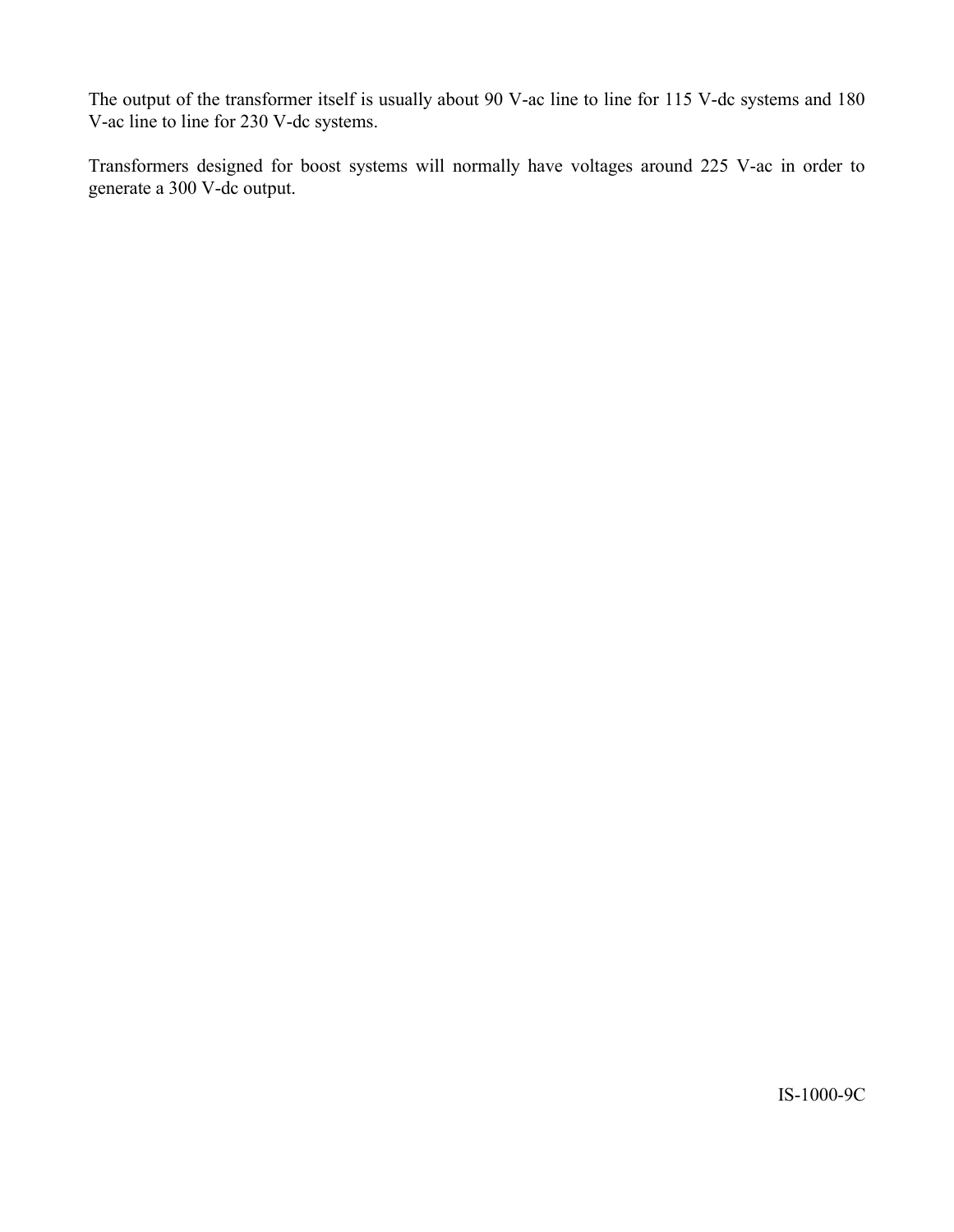# 3A.) **OPERATION** (LIFTING MAGNET RECTIFIER FIXED DC OUTPUT)

3A.1 Make sure all connections and adjustments are made and power is available.

3A.2 Turn on input power to rectifier via circuit breaker or disconnect switch, or what ever is applicable. The power is then present at the input power terminal Block TB1.

*WARNING: Once power is applied to the rectifier dangerously high voltages are present inside the rectifier. Do not place your hands near any exposed terminals. Make connections and disconnections only when power is off.*

3A.3 Use optional pushbutton or optional selector switch to energize MS starter and to extend input power to power transformer TX1. This will be indicated by pilot light PL1. If starter fails to energize, check to make sure that overload is reset by depressing reset button on starter overload.

3A.4 The power transformer TX1 steps down the standard available voltage applied to it. This step down voltage is rectified by a three phase full wave diode bridge, to create the necessary DC voltage.

3A.5 The three phase full wave bridge is protected by ac power fuses F1-F3, and by dc power fuses F4, F5 and by the transient voltage suppressor against ac and dc voltage transients and spikes. The transient voltage suppressor (TVS) also protects the inductive load against self-generated transient voltages.

3A.6 Optional DC pilot light and/or optional meter package (voltmeter & ammeter) will indicate that DC voltage and current is present at the DC output terminal block TB3.

3A.7 The starter overload relay is protecting the rectifier power supply against flagrant overloads. The overload relay will open the starter circuit above 125 % of load. The starter also is sensitive to single phasing of the three phase input. The starter will open input circuit within 2 minutes of single phasing occurrence.

3A.8 The primary of the power transformer TX1 can be adjusted to match the variation of input voltage up to and including  $\pm 5\%$  (10 % on some models) of standard input voltage value. The details are described in Section 2 (Installation and Adjustments) and shown on schematic drawings for the rectifier.

3A.9 The control terminal block TB2 (where applicable) is actively used when operational equipment is used in a remote operation. TB2 serves the following optional equipment: Pushbuttons, selector switches, pilot lights, meter packages.

3A.10 Use optional selector switch or optional pushbutton to turn off power supply.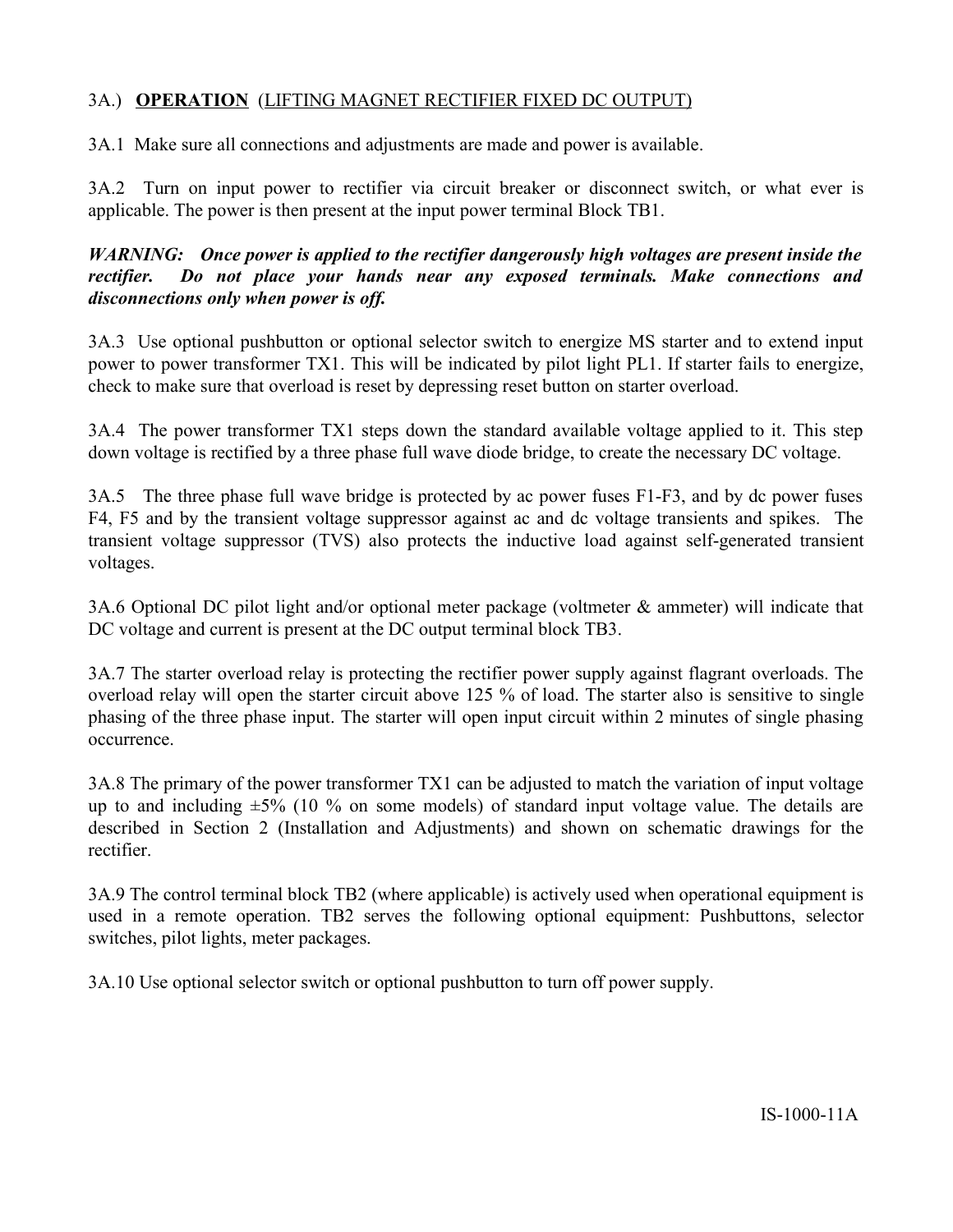# 3B.) **OPERATION** (LIFTING MAGNET RECTIFIERS VARIABLE DC OUTPUT)

3B.1 Make sure all connections and adjustments are made and power is available.

3B.2 Turn on input power to rectifier via circuit breaker or disconnect switch, or what ever is applicable. The power is then present at the input power terminal Block TB1.

#### *WARNING: Once power is applied to the rectifier, dangerously high voltages are present inside the rectifier. Do not place your hands near any exposed terminals. Make connections and disconnections only when power is off.*

3B.3 Use optional pushbutton or optional selector switch to energize MS starter and to extend input power to power transformer TX1. This will be indicated by pilot light PL1. If starter fails to energize, check to make sure that overload is reset by depressing reset button on starter overload.

3B.4 The power transformer TX1 converts the standard line voltage available to the voltage necessary to produce 115 or 230 V-dc output at the rated power. The voltage is rectified to its dc value via a full wave SCR bridge. The SCRs allow the output voltage to be varied and regulated from zero to the maximum limit of the rectifier.

A FIRING and REGULATING board is used in conjunction with the SCRs to vary and regulate the output voltage and to limit and regulate the output current. This is accomplished by a potentiometer to adjust and limit the maximum voltage.

# **PLEASE NOTE: THE FIRING AND REGULATOR BOARDS ARE ALL PRESET AND CALIBRATED TO FUNCTION PROPERLY WITH THE SCRs. THERE ARE NO CUSTOMER ADJUSTMENTS OR REPAIRS TO BE DONE TO THESE BOARDS THE BOARDS CONTAIN NO USER SERVICEABLE PARTS. ATTEMPTS TO SELF-SERVICE THE BOARDS COULD RESULT IN PERMANENT DAMAGE TO THE SCRs, THE BOARDS THEMSELVES, INJURY TO THE PERSON ATTEMPTING TO SELF-SERVICE THE BOARDS, AS WELL AS VOIDING ANY AND/OR ALL WARRANTIES. IF YOU EXPERIENCE ANY PROBLEMS WITH THE OPERATION OF THE RECTIFIER, PLEASE CONTACT THE MANUFACTURER.**

The potentiometer for reducing the output voltage is located on the operators console. The "REDUCE VOLTAGE" control is a push to activate type. Normally, the control is in the full voltage condition. When reduced voltage is desired, the button is depressed and the potentiometer is rotated CCW to the desired voltage level. CW is the full voltage condition. when it is desired to reapply full voltage, the "REDUCED VOLTAGE" control is released and full voltage returns to the rectifier output, even if the potentiometer is not set to full ON. See section 3B.5 Voltage Limiting.

# 3B.5 Voltage Limiting/Regulating:

The voltage is limited by the transformer to a maximum output of about 115 or 230 V-dc, depending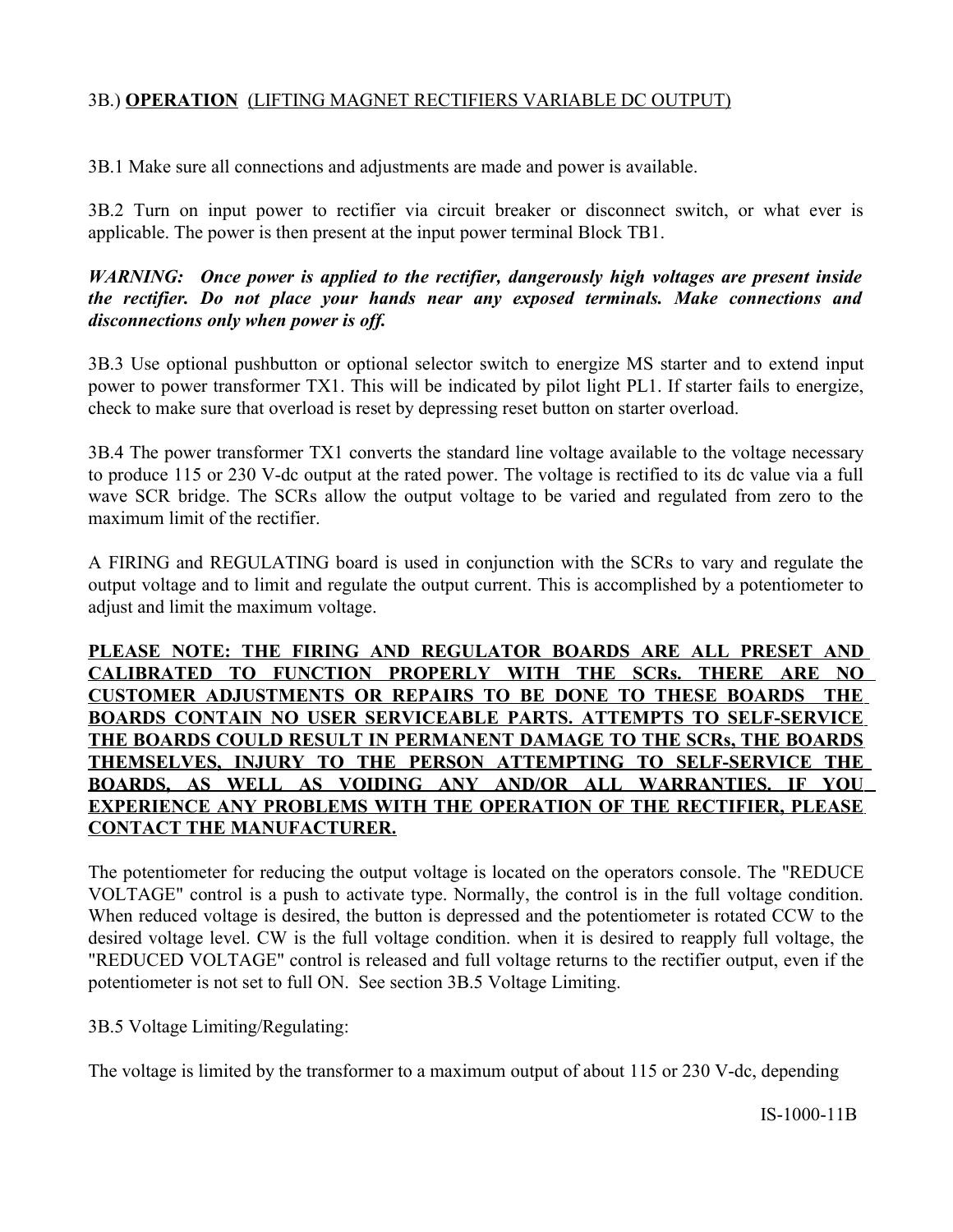on the maximum output for the rectifier being used. Also, there is a feedback resistor on the regulator board designated as FR that scales the potentiometer control to a maximum limit of 115 or 230 V dc. To limit the voltage to a lower value, turn the potentiometer CCW, until the desired magnet characteristic occurs. The voltage limiting is a "Push to activate" type, which means that in order to activate the voltage lowering capability of the SCR rectifier the "REDUCED VOLTAGE" control must be switched in by depressing the pushbutton The knob on the control is a single turn type. The change in voltage can be observed by monitoring the voltage meter, located on the remote console.

#### 3B.6 Current Limiting:

The current is limited to a maximum value as that determined by the shunt. what ever current produces 50 mV in the shunt is the current limit. The current limit can be determined by observing the highest value on the ammeter. The current limit prevents the rectifier from trying to output more current than the components are designed to handle. The current limit is not a protection against short circuits, but against overloading. The response time of the current limiting circuitry is to long to prevent damage from shorts. The Rectifier is protected from shorts by fast acting fuses.

3B.7 The three phase full wave SCR Bridge is protected by AC power fuses F1-F3 by DC power fuses F4 and F5, by a transient voltage suppressor, and by MOV snubber networks, to guard against AC and DC voltage transients and spikes. The transient voltage suppressor (TVS) also protects the inductive load against self generated transient voltages.

3B.8 A local or remote meter/control package voltmeter, Ammeter, and Potentiometer) is used to indicate the voltage and current as well as to set the voltage limits that are present at the output terminal block TB3.

3B.9 The starter overload relay is protecting the rectifier power supply against flagrant overloads. The overload relay will open the starter circuit when current is above 125 % of full load. The starter is also sensitive to single phasing of the three phase input. The starter will open the input circuit within 2 min of the occurrence of single phasing.

3B.10 he primary of the power transformer can be adjusted to match the variation of the input voltage, up to and including  $\pm 5$  % of standard input value on transformers rated 60 Hz only. On transformers rated 50/60 Hz, the input variation is  $\pm 10$  %. The details of the transformers and their tap configurations are described in section 2 (Installation and adjustments) and on the schematic drawings.

3B.11 The control terminal block TB2 is actively used when an instrument package is used in remote operation. TB2 serves the following optional equipment: Pushbuttons, pilot lights, meter packages, and potentiometers.

3B.12 Please note, the voltage and current setting will vary somewhat depending on the operating temperature of the components. This is normal. Once the unit is operating for a short time, conditions will stabilize. The Power supply can be turned off by use of optional selector switch, or off pushbutton.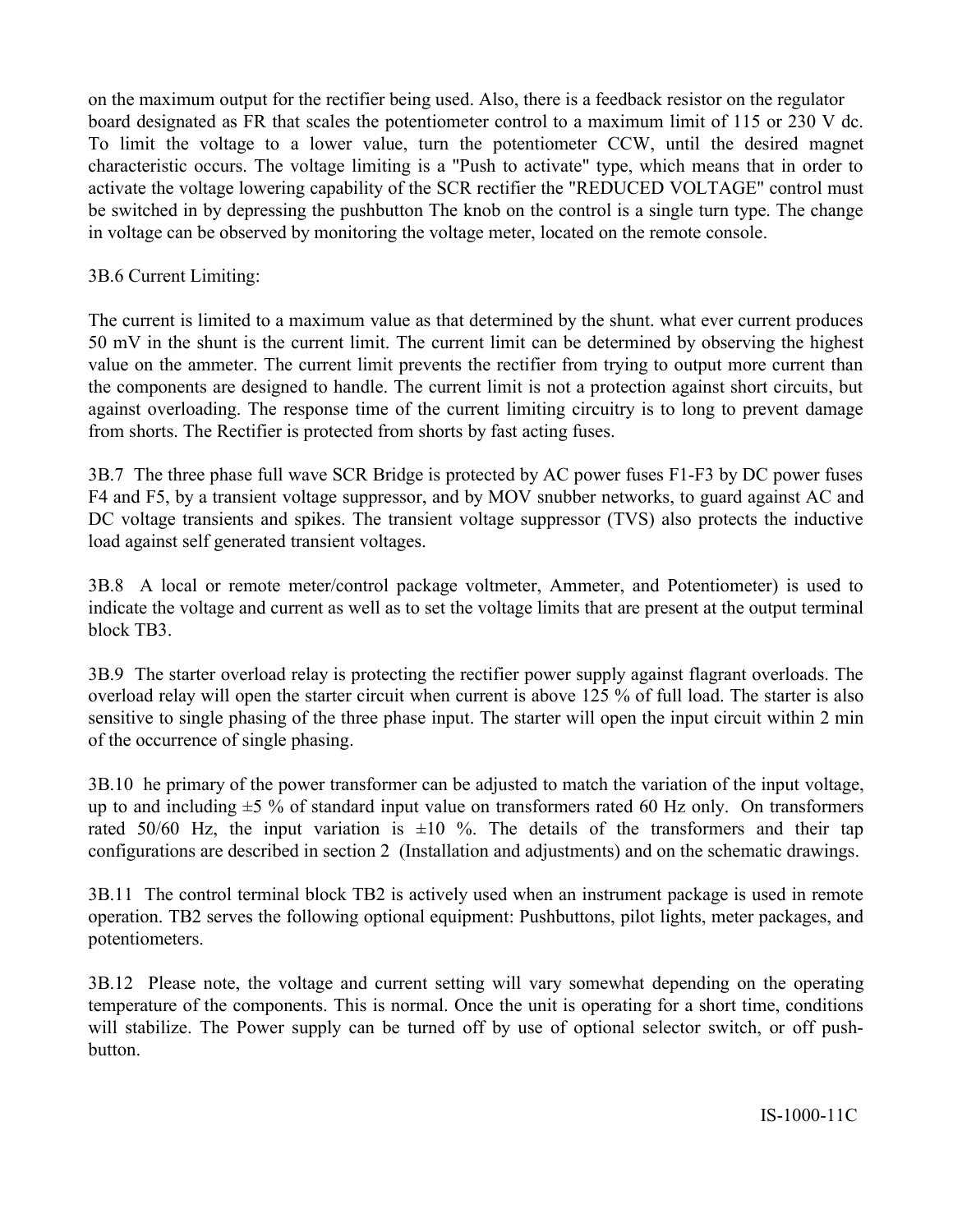# 3B.13 LOAD POWER:

The rated power of the rectifier is the maximum rating at 115 or 230 V dc. As the voltage is reduced the power of the rectifier is derated by the same factor. This is because the current is limited by the transformer and shunt to a maximum value power is the product of the voltage and the current. if the voltage is lowered to a value less than maximum, the maximum power is also lowered. The regulator board via the shunt, limits the output current to a value that produces 50 mV in the shunt, but it is possible that long before this limit is reached, the transformer itself will limit the current by reducing the output voltage. As an example, the voltage is limited to 50 % of maximum, then the maximum power is no longer the nameplate power, but 50 % of it.

# 3B.13 APPLICATION (I):

To utilize the feature of reduced voltage in the application of dropping selected plate(s) (fanning), follow the procedure below:

1.) Lift the whole stack via full voltage.

2.) Make sure the Voltage adjustment potentiometer is at full CW.

3.) Depress the "REDUCE Voltage" pushbutton and while holding the button depressed begin rotating the knob CCW until the desired amount of plate(s) have fallen of the magnet(s). Note the number position on the potentiometer. This will be used in the future for lifting this size and number of plate(s). 4.) Release the push-button, allowing magnet to return to full voltage. The magnet(s) will hold the remaining plate(s) securely for travel.

5.) Repeat for different size plate(s).

Note: Once it is known where on the dial a desired voltage setting is located, Steps 1 through 3 can be eliminated, and the potentiometer can be set to the known location.

# 3B.14 APPLICATION (II):

To utilize the feature of reduced voltage in the application of lifting of selected plate(s), follow the procedure below:

1.) Make sure the Voltage adjustment potentiometer is at full CCW.

- 2.) Place magnet on top of plate(s) to be lifted.
- 3.) Depress voltage control pushbutton.
- 4.) Place magnet controller in "lift".

5.) Gradually turn potentiometer CW until desired plate(s) are lifted.

6.) Lift Plate(s) from pile, Release "REDUCED VOLTAGE" button. Transport Plate to desired drop **location** 

7.) when the magnet(s) with plate(s) is away from the pile, press "REDUCED VOLTAGE button, so the plate(s) on the pile is/are not pulled up. Set plate(s) on pile, then release reduced push-button. Discharge magnet(s).

Note: once it is known where on the dial a desired voltage setting is located, steps 1 through 5 can be eliminated, and the potentiometer can be set to there permanently.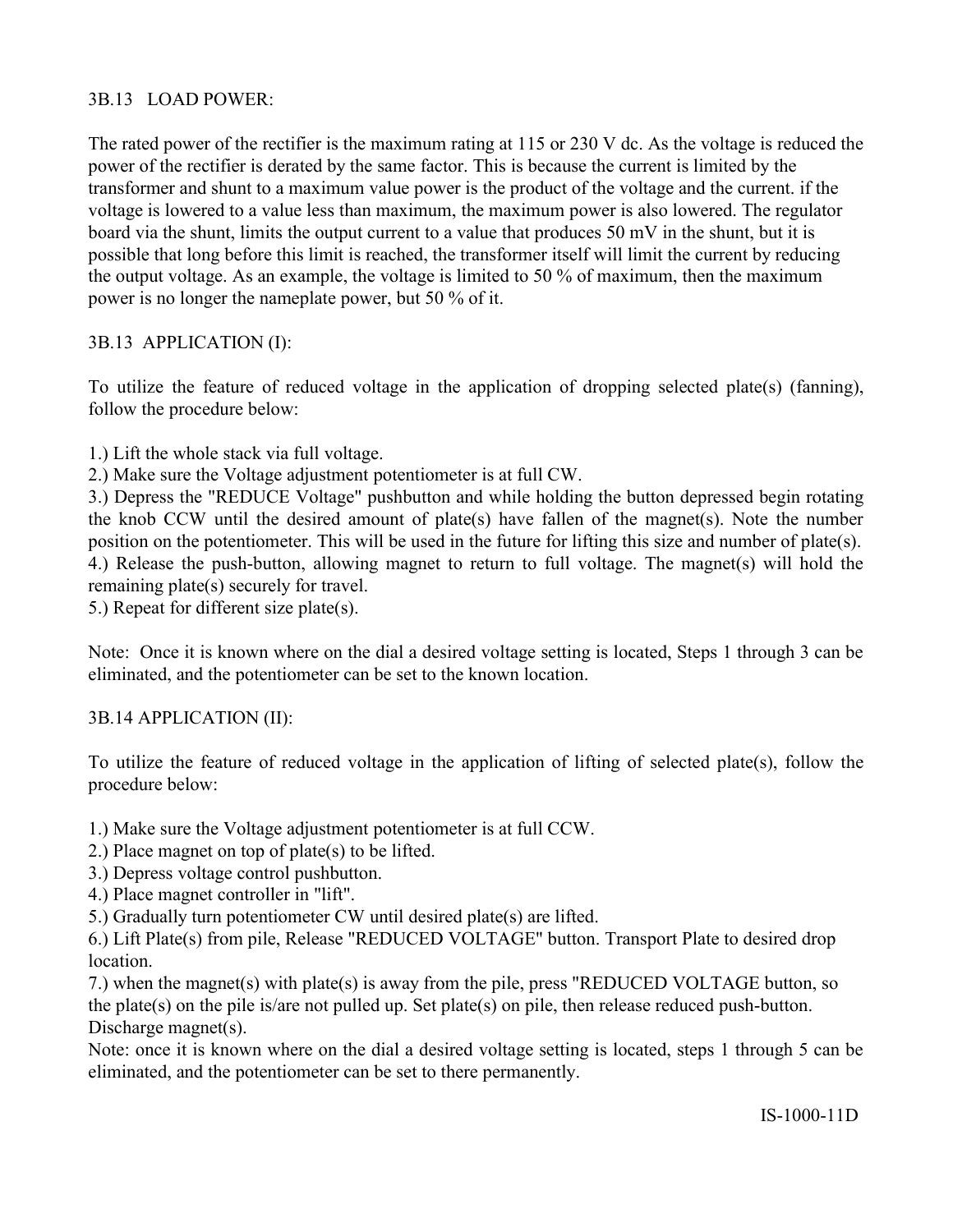# 3C.) **OPERATION** (SEPARATOR SERVICE RECTIFIER)

3C. 1 Make sure all connections are made and power is available.

3C.2 Turn on input power to rectifier via circuit breaker or disconnect switch, or whatever is. applicable. The power is then present at the input power terminal block TB1 on the locally mounted starter or at Li, L2, and L3 on the remote mounted starter.

#### *WARNING: Once power is applied to the rectifier; dangerous high voltages are present inside the rectifier. Do not place your hands near any exposed terminals. Make connections and disconnections only when the power is off.*

3C.3 Using the manual starter, depress the "START" or "1" button. Hold the button in until the unit is outputting dc voltage. This will be indicated by pilot light PL1 on the door of the rectifier being illuminated. if starter fails to energize, check to make sure that there is no overload condition or a short. Also, check to make sure voltage is present on all three lines.

3C.4 The power transformer TX1 converts the standard line voltage available to the voltage necessary to produce the desired dc output at the rated power. The voltage is rectified to its dc value via a full wave diode bridge.

3C.5 The three phase full wave diode bridge is protected by dc power fuses Fl and F2.

3C.6 The dc indicator lamp is used to indicate the presence of dc voltage and to warn that the internal components are live and that a danger exists if the enclosure door is opened while the power is on.

3C.7 The starter overload relay protects the rectifier power supply against flagrant overloads. The overload relay will open the starter circuit when current is above 125 % of full load. The starter is also sensitive to single phasing of the three phase input. The starter will open the input circuit within 2 min of the occurrence of single phasing. if the overload has tripped, let the unit cool before attempting to reset the starter. To reset the starter after an overload, depress the "START" or "1" button. if the button will not stay in and power stay on, then refer to the troubleshooting section of Section 4.

3C.8 The primary of the power transformer can be adjusted to match the variation of the input voltage, up to and including  $\pm$ 5 % of standard input value on transformers rated for 240/480 V; 60 Hz only. On transformers rated 220/440; 50/60 Hz, the input variation is  $\pm 10$  %. Other voltage inputs have different input ratios. The details are described in section 2 (Installation and adjustments) and on the schematic drawings.

3C.9 The unit is powered down by depressing the "STOP" or "0" button on the manual starter.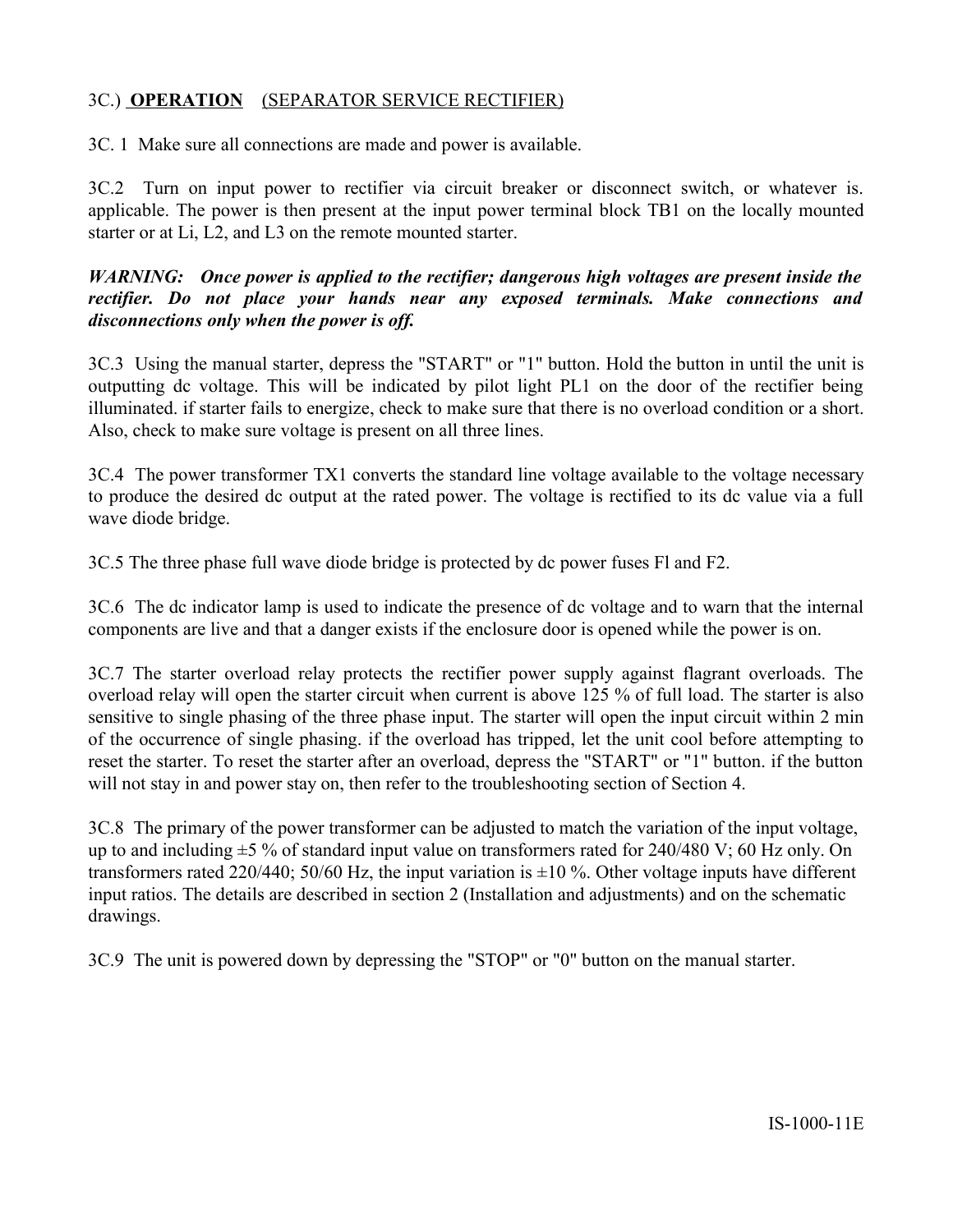#### 4.1**TROUBLESHOOTING CHART**

| <b>PROBLEM:</b>                     | <b>PROBLEM AREA:</b>                                                                                    | <b>PROBABLE CAUSE:</b>                                                                                                                                                                                                                      | <b>CORRECTION:</b>                                                                                                                                                                                                                                                                                                                                               |
|-------------------------------------|---------------------------------------------------------------------------------------------------------|---------------------------------------------------------------------------------------------------------------------------------------------------------------------------------------------------------------------------------------------|------------------------------------------------------------------------------------------------------------------------------------------------------------------------------------------------------------------------------------------------------------------------------------------------------------------------------------------------------------------|
| NO OUTPUT<br><b>VOLTAGE</b>         | STARTER DE-ENERGIZED<br>STARTER WILL NOT ENERGIZE                                                       | STARTER NOT TURNED ON<br>NO CONTROL VOLTAGE PRESENT<br>PHASE 1 OR 2 OPEN<br>TRIPPED OVERLOAD RELAY                                                                                                                                          | <b>TURN ON RECTIFIER</b><br>SEEK POINT OF VOLTAGE LOSS, REPAIR<br>CHECK SOURCE OF OPEN, REPAIR<br>RESET OVERLOAD RELAY                                                                                                                                                                                                                                           |
|                                     | NO VOLTAGE AT CONTROL X-FORMER<br>NO OUTPUT OF DIODE/SCR BRIDGE<br>F1, F2 AND/OR F3 OPEN<br>F4, F5 OPEN | <b>FAULTY SWITCH OR PB</b><br>F6 AND/OR F7 OPEN<br><b>DIODE/SCR BRIDGE OPEN</b><br>SHORT IN DIODE/SCR OR LOAD<br>OVERLOAD CONDITION IN LOAD                                                                                                 | <b>REPLACE SWITCH OR PB</b><br><b>REPLACE FUSE</b><br>REPLACE FAILED COMPONENT(S) ON BRIDGE<br>CLEAR SHORT, REPLACE FUSE(S)<br>REPLACE FUSE, CHECK CURRENT DRAW OF LOAD<br>REDUCE LOAD TO LESS THAN MAX ALLOWABLE                                                                                                                                                |
|                                     | F6, F7; OR TX2 OR STARTER COIL OPEN                                                                     | SHORT CIRCUIT/GROUND OR OVERHEATING                                                                                                                                                                                                         | CLEAR SHORT/GROUND; CHECK FOR PROPER                                                                                                                                                                                                                                                                                                                             |
|                                     | <b>SCR'S NOT FIRING</b>                                                                                 | <b>BAD REGULATOR BOARD</b><br><b>BAD FIRING BOARD</b><br>SINGLE PHASING AT INPUT, BLOWN F1, F2 OR F3<br>NO INPUT TO SCR BRIDGE, FUSE(S) BLOWN<br>NO CONTROL (0-10 V) @ TERM 26 OR 32 TO 28                                                  | COOLING, REPLACE DAMAGED PARTS<br>REPLACE REGULATOR BOARD<br><b>REPLACE FIRING BOARD</b><br><b>REPLACE FUSE(S)</b><br><b>REPLACE FUSE(S)</b><br>CHECK FOR VOLT AT 27 & 33, IF NO CHECK REG BRD                                                                                                                                                                   |
|                                     | UCLA TIMES OUT, RECTIFIER SHUTS OFF                                                                     | <b>MAGNET OVER HEATING</b><br>MAGNET NOT CONNECTED<br>UCLA NOT REGISTERING PROPER CURRENT                                                                                                                                                   | IF REG BRD OK, CHECK CONTROL POT OR RELAY<br>JMP 26 TO 27 & 32 TO 33 FOR TEST, OK BRDS GOOD<br>REPLACE BRDS OR CNTRL COMPONENTS IF BAD<br>ALLOW MAGNET TO COOL, CHECK FOR BAD MAGNET<br>CHECK FOR BROKEN LEAD, OPEN MAGNET COIL<br>CHECK UCLA REPLACE IF BAD, CHECK SHUNT<br>CHECK UCLA CALIBRATION FOR PROPER SETTING<br>MUST BE ABOUT 65 % OF COLD MAG CURRENT |
| <b>LOW OUTPUT</b><br><b>VOLTAGE</b> | LOW INPUT VOLTAGE TO BRIDGE<br><b>SINGLE PHASING</b>                                                    | WRONG TAP CONNECTION OF PWR X-FORMER<br>OPEN AC FUSE F1, F2, F3<br>ONE DIODE/SCR IN BRIDGE OPEN (OUTPUT SHORT)<br>ONE SECONDARY COIL IN PWR X-FORMER OPEN<br>TO MUCH HEAT<br><b>SHORT IN LOAD</b><br>OVERLOAD RECENTLY TRIPPED (STILL WARM) | CHANGE TAP CONNECTION<br>CHECK FOR SHORT; REPLACE BAD FUSE<br>REPLACE DEFECTIVE DIODE/SCR<br>REPLACE POWER TRANSFORMER<br>CHECK TEMP OF RECT LESS THAN 60°C<br><b>REMOVE SHORT CONDITION</b><br>ALLOW OVERLOAD TO COOL BEFORE RESETTING                                                                                                                          |
| <b>HIGH OUTPUT</b>                  | <b>TRANSFORMER TX1</b>                                                                                  | WRONG TAP CONDITION ON PRIMARY SIDE                                                                                                                                                                                                         | CHANGE TAP CONNECTION, REFER TO SCHEMATIC                                                                                                                                                                                                                                                                                                                        |
| <b>VOLTAGE</b>                      | <b>SCR'S OPERATING AT MAX OUTPUT</b><br>ALL OF THE TIME (BOOST SYSTEM)                                  | CHECK CONTROL VOLTAGE AT 26 TO 28                                                                                                                                                                                                           | IF ALWAYS 10 V. CHECK RELAYS/TIMERS REPLACE<br>BAD COMPONENTS, CHECK SCHEMATIC FOR PROPER<br><b>OPERATION</b>                                                                                                                                                                                                                                                    |

CONSULT FACTORY FOR FURTHER ASSISTANCE IN SOLVING RECTIFIER PROBLEMS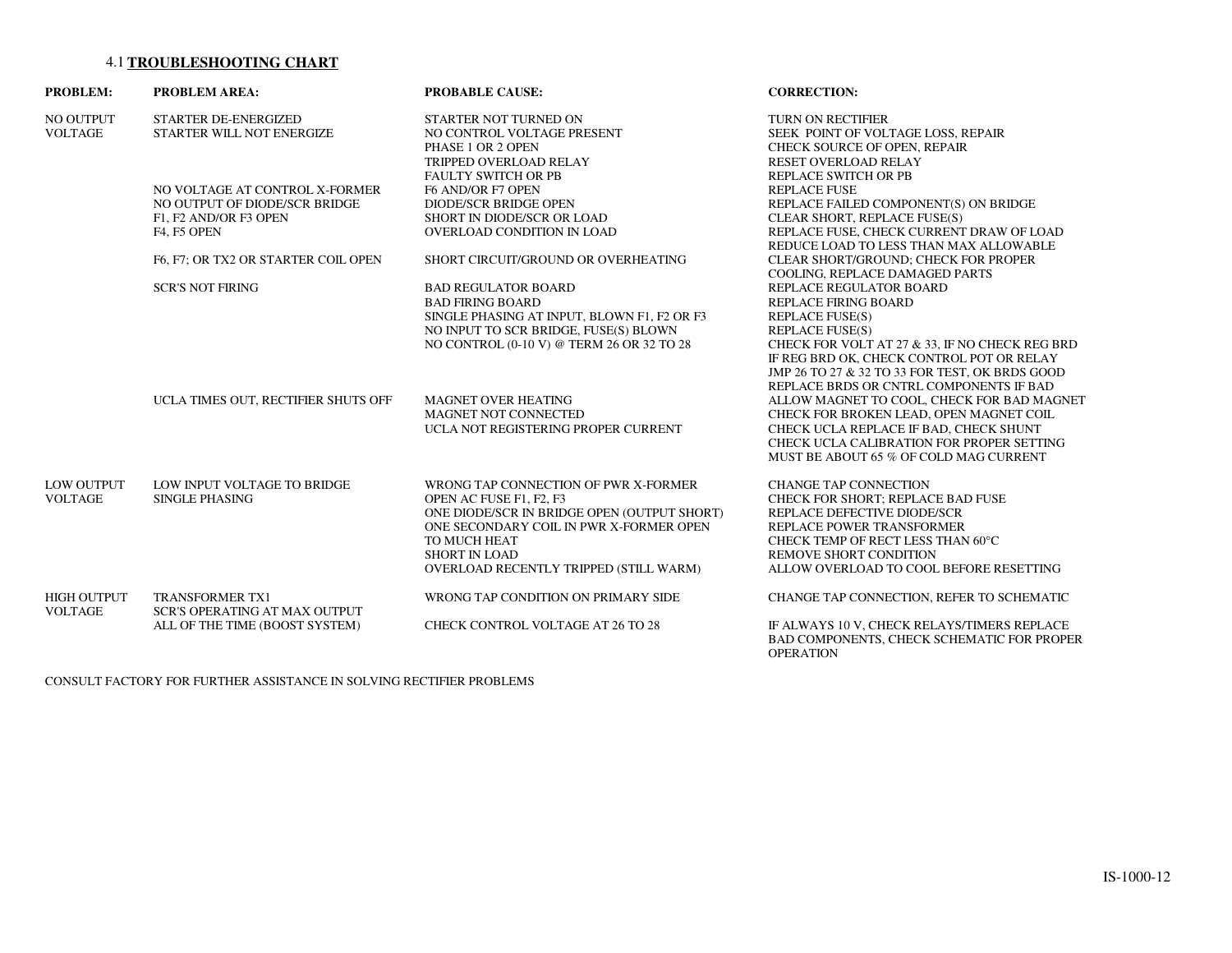#### 4.2) **MAINTENANCE**

4.2a Clean power supply periodically of accumulated dust and dirt. Special attention should be given to the Rectifier Diode or SCR Assembly. This is necessary to eliminate possibility of arcing and to prevent loss of efficiency of heat sinks in unit.

Cleaning is best accomplished by means of a compressed air blower, or soft hair brush.

#### *CAUTION: Never use any cleaning fluids on electrical parts.*

4.2b Periodically, check all components and connections for tightness. Expansion and contraction of parts along with vibration may cause even the best connections to become loose after long periods of use.

#### 4.2c **Voltage Checks:**

Check input voltages, transformer primary and secondary voltages and input voltages at diode or SCR bridge on ac voltmeter scale. Check diode or SCR bridge output voltage and dc bus plus and minus on the dc voltage scale.

#### 4.2d **Resistance and Continuity Test**

#### *Warning: Never conduct the following checks with power on.*

#### **Diode Test:**

Disconnect leads at diodes and check for open or short: (disconnect input and output cables)

A. Do not apply a megger or any high potential test equipment which may subject silicon diodes or SCRs to abnormal voltages .

B. Use a good quality multimeter to measure resistance values

C. Select the diode check function on your multimeter. If you are not sure how to do this, consult your multimeter operators manual. You should see either a 1. In the display or some other symbol denoting infinity  $(\infty)$ .

D. Test the meter by shorting the red and black lead together and note a reading of zero (0).

E. Place the black lead on the cathode (side with line marking) of the diode and the red lead on the anode. You should see a reading between 0.4 and 0.7 V on the meter. If the reading remains at  $\infty$ , then the diode is open. If the reading is low or zero, then the diode is shorted.

F. Reverse the multimeter leads on the diode and note the reading. The reading should be  $\infty$ . If it is zero, then the diode is shorted.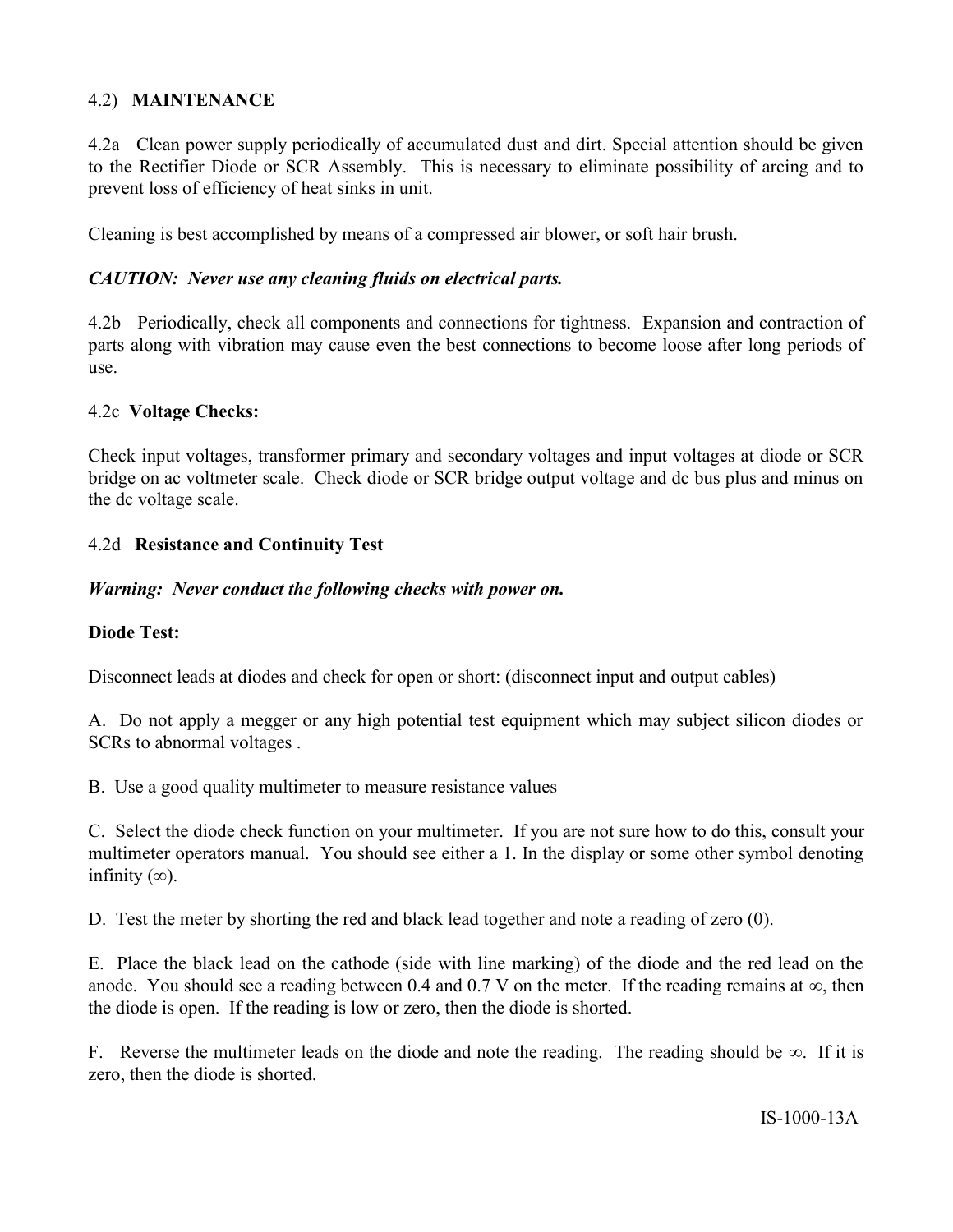G . The diode is generally considered to be good if: 1.) reading is infinite or very high while the other reading is low.

#### **Fuse and Wire Test:**

Using a multimeter set on the 200  $\Omega$  (minimum) scale, place the red lead on one end of the wire or fuse and the black lead on the other. If the meter shows infinity, the wire or fuse is open and if it shows zero, then there is continuity in the wire or fuse.

Note: Some meters will not read zero, but will display a number from 0.1 to 0.3  $\Omega$ . This is normal and usually reflects the resistance of the meter leads. Ignore this reading, and assume it to be the same as zero.

#### 4.2e **AIR FILTER MAINTENANCE**

On some model of power supplies, cooling of the interior is accomplished by use of louvres and air filters. In all cases, it is necessary to clean the louvers and the filters on a regular basis. Failure to do so, will cause heat to build up inside the enclosure, because hot air will be unable to escape through the dirt.

Louvres and air filters should be cleaned once every three months (or sooner in dirtier environments) whether they need it or not. Cleaning is accomplished by first removing the air filters from the louvres. To remove the air filters, grab the edges with the fingers, slide the filter upward, and pull outward from the bottom.

Use compressed air to blow excess dust and dirt from the filters. What the forced compressed air did not remove, can be removed by rinsing the filters in a bucket of warm soapy water. After the filters are satisfactorily clean, rinse off the soap by running cold tap water through the filters. Allow to dry, before reinstalling.

The louvres can be cleaned by running a moist rag over the louvre slots to pick up excess dust and dirt. If there is oily dirt or dirt that is hard to remove, the use of an industrial cleaner especially made for a particular or specific dirt can be used.

After the louvres and air filters have been cleaned, the air filters can then be reinstalled in their slots.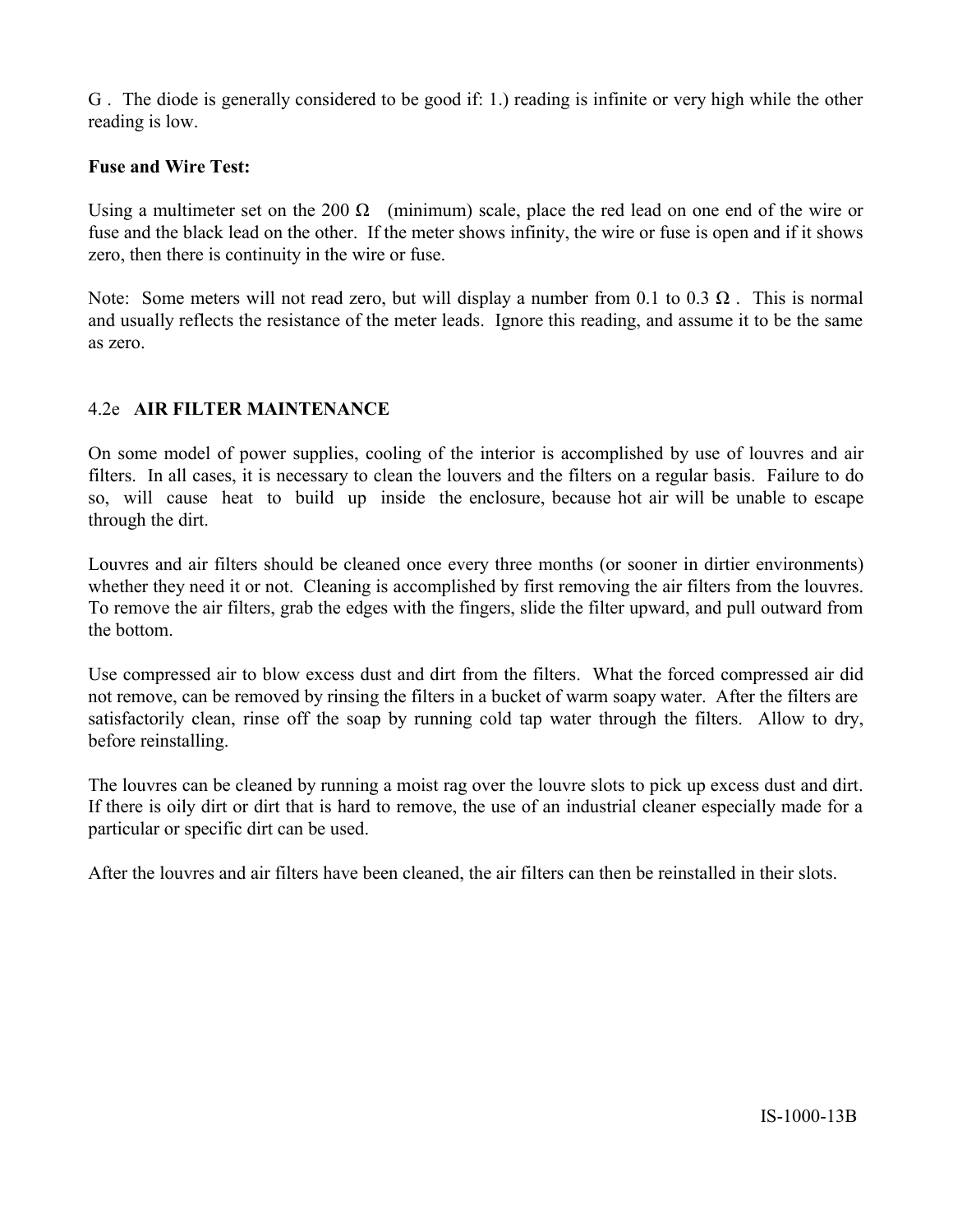#### 5.) **OPTIONAL RECTIFIER PACKAGES**

Optional rectifier packages provide additional control and indication for the rectifier and magnet system. Optional components may be mounted locally to the rectifier or remotely in a separate enclosure. Many of the optional packages may be combined to meet the needs of the customer. Some packages are not available for all applications. Below is a description of various optional packages available with the rectifier:

#### 5.1 UNDERCURRENT LIMIT ALARM (SEPARATOR SERVICE USAGE)

When using a undercurrent limit alarm, a three-wire pushbutton control has to be used for turning the power supply on and off.

#### FIELD SETUP:

The Undercurrent Limit alarm (UCLA) senses direct current from a 50 mV shunt. If the current level drops below the limit adjustment value, the UCLA will disconnect the power supply from the line by de-energizing the magnetic starter coil. The limit adjustment value, or drop out point, can be changed by a screw driver adjustment of the "Setpoint". To increase the drop out point adjust setpoint to CW (clockwise). Maximum drop out point is the maximum current that produces 50 mV across the shunt. To decrease the drop out point adjust setpoint to CCW (counter clockwise). If the drop out point is adjusted higher than the actual current the load requires, the power supply will not remain energized.

The UCLA sensor is set by the factory for 25 mV detection (50 % of shunt value). This setting may not be correct for the field application and therefore must be adjusted at the point of application. To properly set the UCLA in the field, allow the magnet to come up to full temperature. This will be result of the magnet current being about 70 % of its nameplate current (referenced to 25°C). If the sensor cuts the rectifier off before magnet reaches its full temperature, then turn the setpoint CCW about 5 turns. After a few hours of operation and an assurance that the current of the magnet has stabilized, adjust the setpoint *s-l-o-w-y* CW until the red LED on the sensor turns on and the rectifier shuts off. Back the setpoint CCW about one-quarter turn and turn the rectifier back on.

The UCLA should only trip if there is an overheat condition on the magnet or the magnet has been disconnected.

#### NORMAL OPERATION:

When the green "on" button or a remote signal (as from a PLC) is applied to the rectifier, control voltage is applied to the timer and to the control relay through the timer contact. The operating control relay will supply power to the mainline starter, which in turn supplies main power to the power transformer, energizing the rectifier. Direct current flowing to the magnet through the shunt is detected by the UCLA sensor. As the magnet current rises, the voltage across the shunt rises. When the voltage signal from the shunt rises and exceeds the setting of the UCLA sensor, the red trip LED will illuminate and the sensor contact will close shunting the timer contact. If this does not happen within the time range setting of the timer, and the timer times out, the rectifier will shut off. If the UCLA sensor does exceed the setting in time, the rectifier will remain on.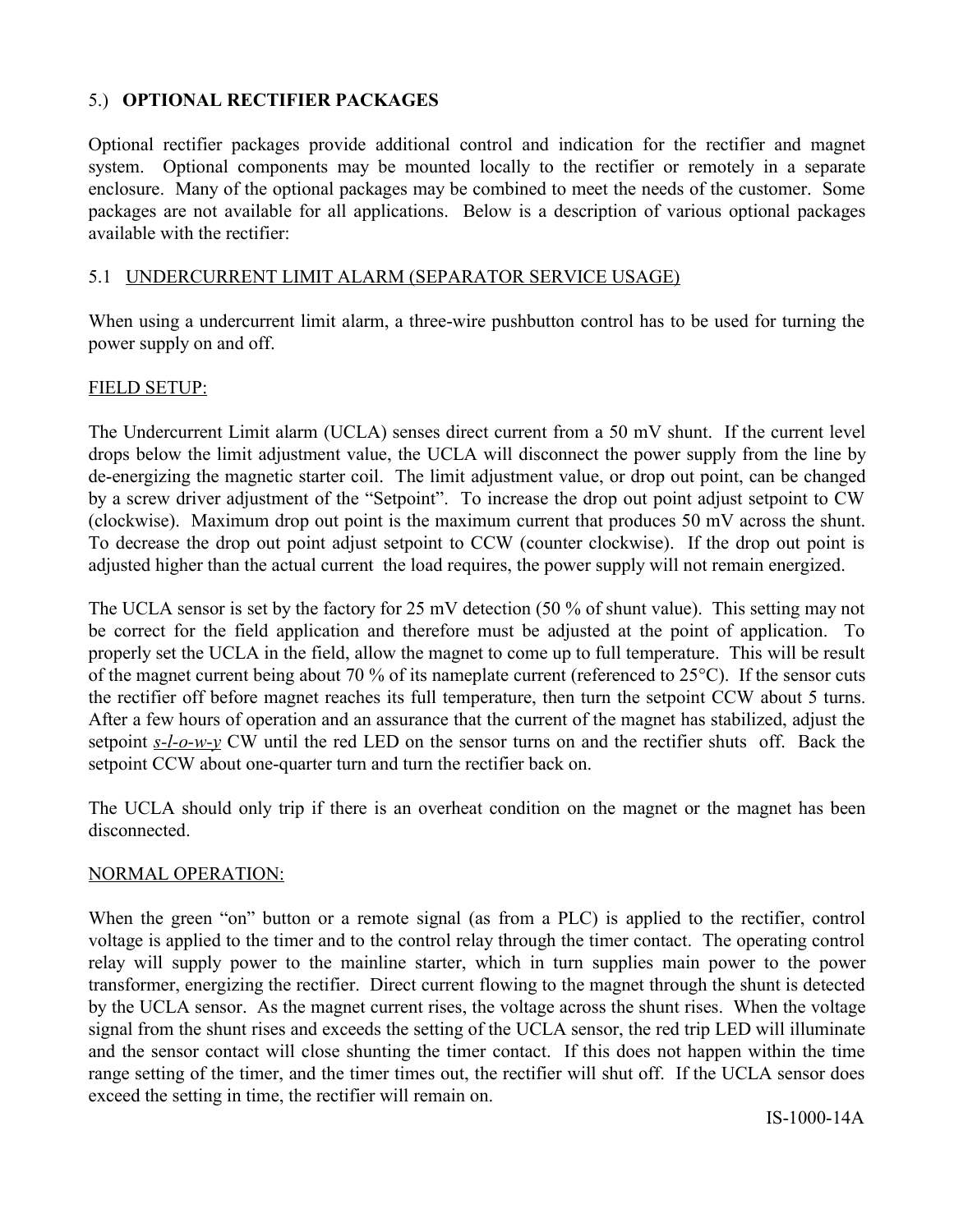Anytime during the operation of the system that the current in the magnet drops below the setting of the UCLA sensor, the rectifier will shut off. A number of customer usable contacts are available on the UCLA sub panel terminal block for connection to external alarm packages and/or PLC monitoring.

Note**:** The rectifier must be powered with main 3-phase ac at least 60 s prior to energizing the rectifier in order to the UCLA to go through its power-on internal self testing.

| Specifications:        |                                                  |
|------------------------|--------------------------------------------------|
| Power Requirement:     | 120 V or 240 V, 1 Phase, 50/60 Hz                |
| Time Delay for Pickup: | $0.1 - 10$ s (factory set for 10 s)              |
| Adjustable Drop Out:   | $0 - 100 \% (0 - 50 mV)$                         |
| Sensing Input:         | $0 - 50$ mV                                      |
| <b>Relay Contacts:</b> |                                                  |
| Sensing Relay:         | 5 A @ 120 V-ac; 2 A @ 240 V-ac; 5 A @ 28 V-dc    |
| Control Relay:         | 10 A @ 120 V-ac; 5 A @ 240 V-ac; 2.5 A @ 28 V-dc |

Note: Sensor voltage is selected internally via jumpers. DC voltage ratings are for resistive loads only.

# 5.2 INSTRUMENT & CONTROL PACKAGE

The Instrument Package gives a visual assurance either in local, or in remote, application about the working of the power supply. One or more of the following parts could make up the Instrument Package:

1. Voltmeter - measures power supply output. Voltage scale is 0 - 150 V-dc, on 115 V-dc rectifiers and 0 - 300 V-dc on 230 V-dc rectifiers.

2. Ammeter - measures power supply output current. Ammeters work off of a 30 mV shunt.

3. Pilot Light - Indicates that input power is on and power transformer is energized, 120 V-ac or 240 V-ac (depending on control voltage used) neon. This indicator is standard on all lifting magnet rectifiers.

4. Pilot Light - Indicates that DC output voltage is available, 120 V-dc or 240 V-dc (depending on output voltage of rectifier) neon. This indicator is not available on variable volt units and is standard on Separator Magnet rectifiers.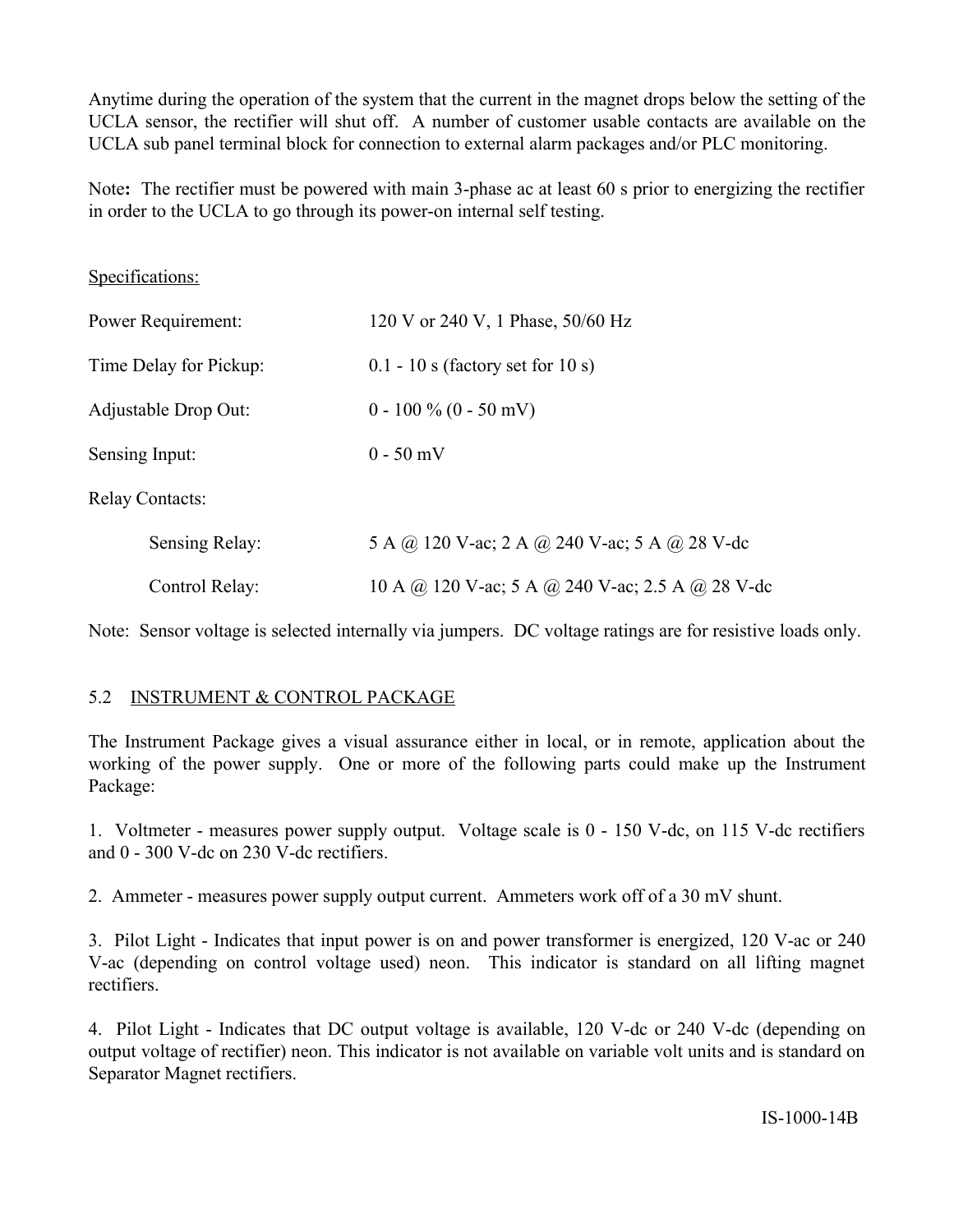5. On/Off Control - Pushbuttons (3-wire) or selector switch (2-wire) to turn the power supply on and off.

6. Potentiometer Control - Used to control output voltage of rectifier on variable volt systems. Control potentiometers consist of a voltage setting potentiometer and a current setting potentiometer. See section 3B for information on examples of usage.

7. Local-Remote Control - A two position selector switch used to select operation of rectifier from either the local on/off switches or a remote location, such as a PLC. Local selection is mostly used for maintenance purposes.

When the instrument panel is used in remote application, all the wires connect from terminal point of remote package to terminal point in power supply of similar numbers The size of all wires can be 1.0 mm<sup>2</sup> (#16 AWG) or 2.5 mm<sup>2</sup> (#14 AWG) with an exception of the ammeter leads which have to be 10 mm<sup>2</sup> (#8 AWG). The table below gives approximate errors of ampere reading versus distances when the instrument package is remotely mounted, using 10 mm<sup>2</sup>  $@$  25<sup>o</sup>C ambient.

> 50 m -- 1.0 % error 100 m -- 2.0 % error 200 m -- 4.0 % error

# 5.3 MAGNET CONTROLLER CONTROL RELAY SUB-PANEL (LIFTING MAGNET USAGE)

Various types of relay sub-panels are available for controlling the main magnet controller from a voltage other than the 115 V or 230 V dc required for controller operation. These relay control subpanels are available in a variety of configurations depending on the need. Examples of available configurations are:

1. Momentary power relay for either auto or manual operation of controller, where latching function for lift is provided by selector switch.

2. Electrical latch (3-wire) momentary buttons. One normal close (drop) and one normal open (lift) momentary pushbutton required.

3. Mechanical latch (3-wire) momentary buttons. Two normal open momentary pushbuttons required.

4. Fixed 115 V-dc or 230 V-dc for use with variable volt type rectifiers. This is necessary to provide a constant voltage to the lift coil (and drop in manual configurations) when voltage is varied.

See schematic diagram supplied with your rectifier for proper connections to control relay sub-panel.

# 5.4 MAGNET SELECTOR PACKAGE (LIFTING MAGNET USAGE)

Used to select any number of combinations of magnets when multiple magnets are used at one time. With rectifier space limited, this option may be mounted in a separate enclosure.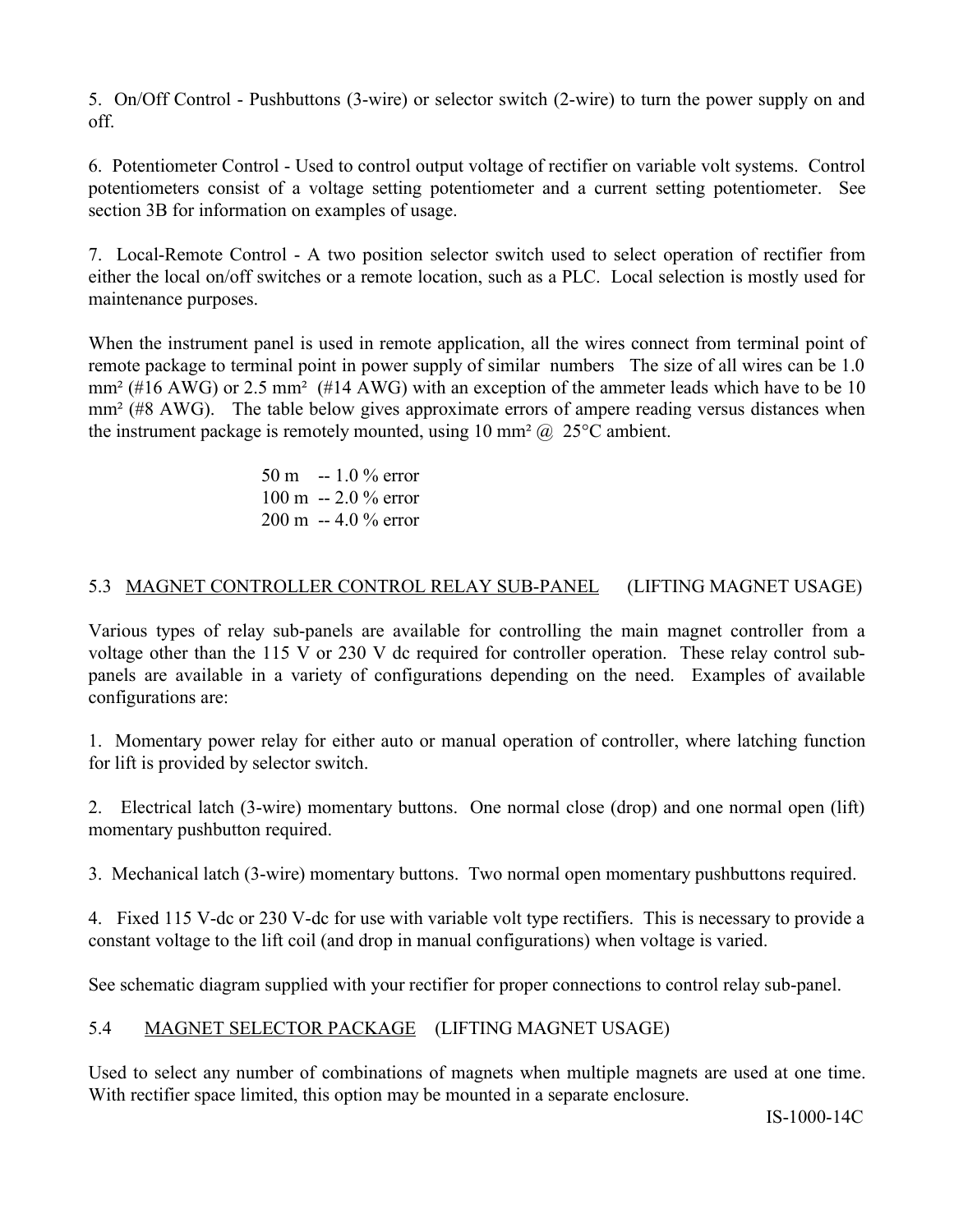The selector switch that is usually mounted near the operator operator is used to select which magnet or combination of magnets will energize when the magnet lift switch is operated. To select magnet(s), first set the switch to the position that selects the magnet(s) desired to be energized. Then operate the lift pushbutton or selector switch. Once in lift, only the selected magnets will function. During lift, additional magnets may be selected, but none can be deselected. It is unsafe to deselect magnets using the magnet selector.

To deselect, first engage the drop cycle. Once the drop cycle is completed then move the selector switch to the desired position. On some selection packages, a timer prevents deselection until the drop cycle is completed.

# 5.5 CIRCUIT BREAKER DISCONNECT SWITCH:

Some rectifiers may be supplied with a circuit breaker or disconnect switch either in addition to or instead of a standard control package. In a locally mounted disconnect, the operators handle is on the right side of the door. The door must be closed to operate and when in the on position, the door can not be opened.

Rectifiers with locally mounted circuit breakers, the wire connections are made directly to the circuit breaker. The factory wires the circuit breaker to TB1.

Remote mounted circuit breakers can be mounted in any location and must be connected between the power grid and the rectifier by the customer. The customer is responsible for correct sizing of wire.

# 5.6 MAGNET BOOST (LIFTING MAGNET USAGE)

Under certain conditions, it is desired to apply a higher than normal voltage to the lifting magnet during the first few seconds when power is applied to the magnet. This is done to increase lift or overcome high inductance on some large magnets.

Boost packages employ a variable type (SCR) rectifier with a higher than normal output transformer. The boost package employs a sub-panel with a fixed voltage supply for the controller coil, a potentiometer for setting the normal operation voltage, a second potentiometer if a reduced carry voltage is required, and a set of timers and relays to control the boost time.

The package contains no additional components for customer usage. The system functions automatically behind the scenes. When the lift is activated, a timer is activated at the same time. This timer controls the signal sent to the SCRs and causes the SCRs to output the maximum voltage of the rectifier. Usually about 125 % of normal voltage. The timer is set for 5 to 7 s. After the 5 to 7 s, the high voltage is removed from the magnet, and the voltage either returns to the normal operating voltage or to carry voltage about 125 % below normal. This is done to reduce magnet heating, but does not effect the load already clinging to the magnet.

The system returns to normal voltage whenever the drop cycle is engaged.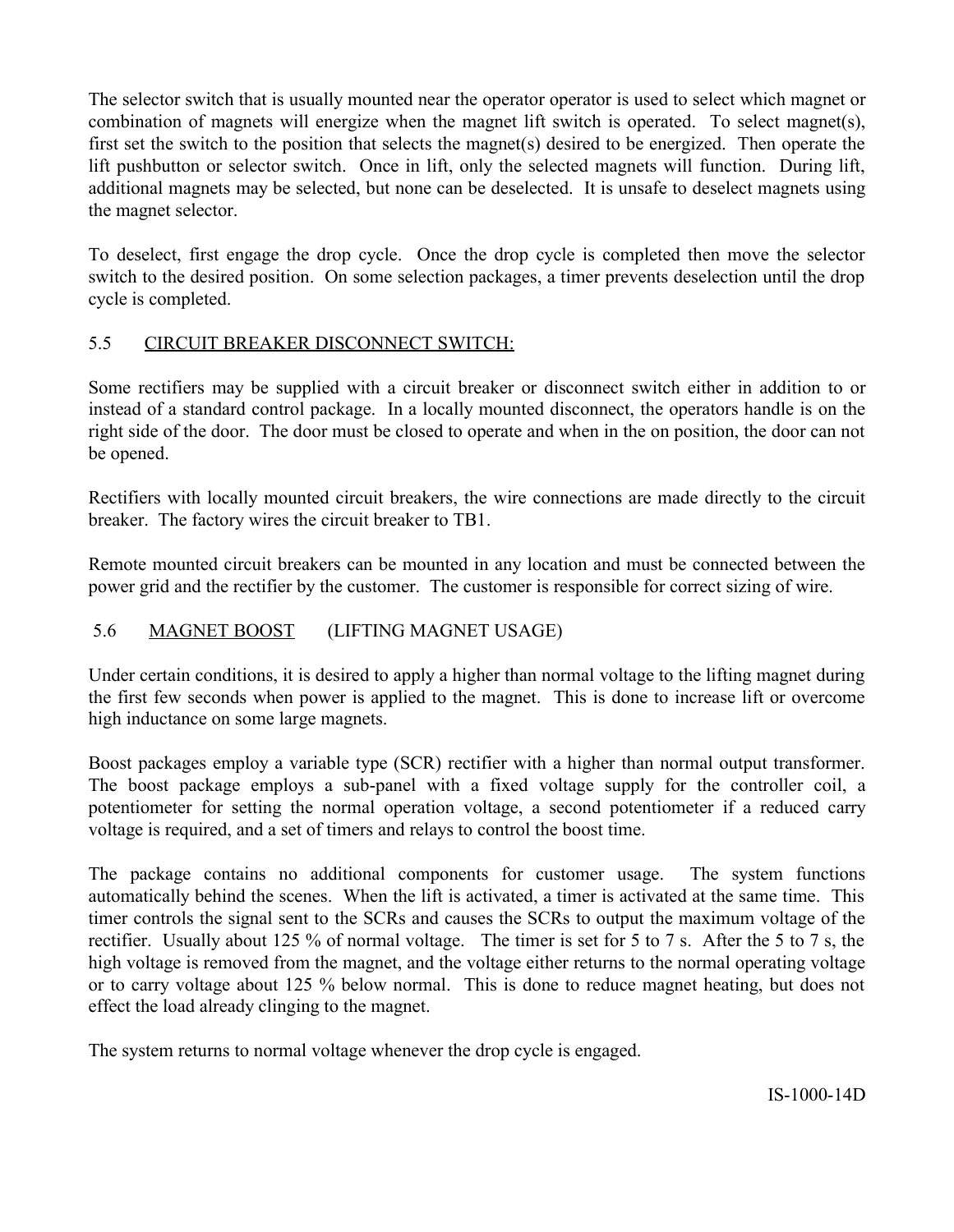| 6.01 Schematic       |                                                                                                                      |
|----------------------|----------------------------------------------------------------------------------------------------------------------|
| 6.02 Wiring          |                                                                                                                      |
| 6.03 Outline         |                                                                                                                      |
| 6.04 Interconnection | <u> 1989 - Johann John Stone, market fan it ferstjer fan it ferstjer fan it ferstjer fan it ferstjer fan it fers</u> |
| <b>6.05 UCLA</b>     |                                                                                                                      |
| 6.06 Control Relay   |                                                                                                                      |
| 6.07 Fixed Voltage   |                                                                                                                      |
|                      |                                                                                                                      |
|                      |                                                                                                                      |
| $6.10$               |                                                                                                                      |
|                      |                                                                                                                      |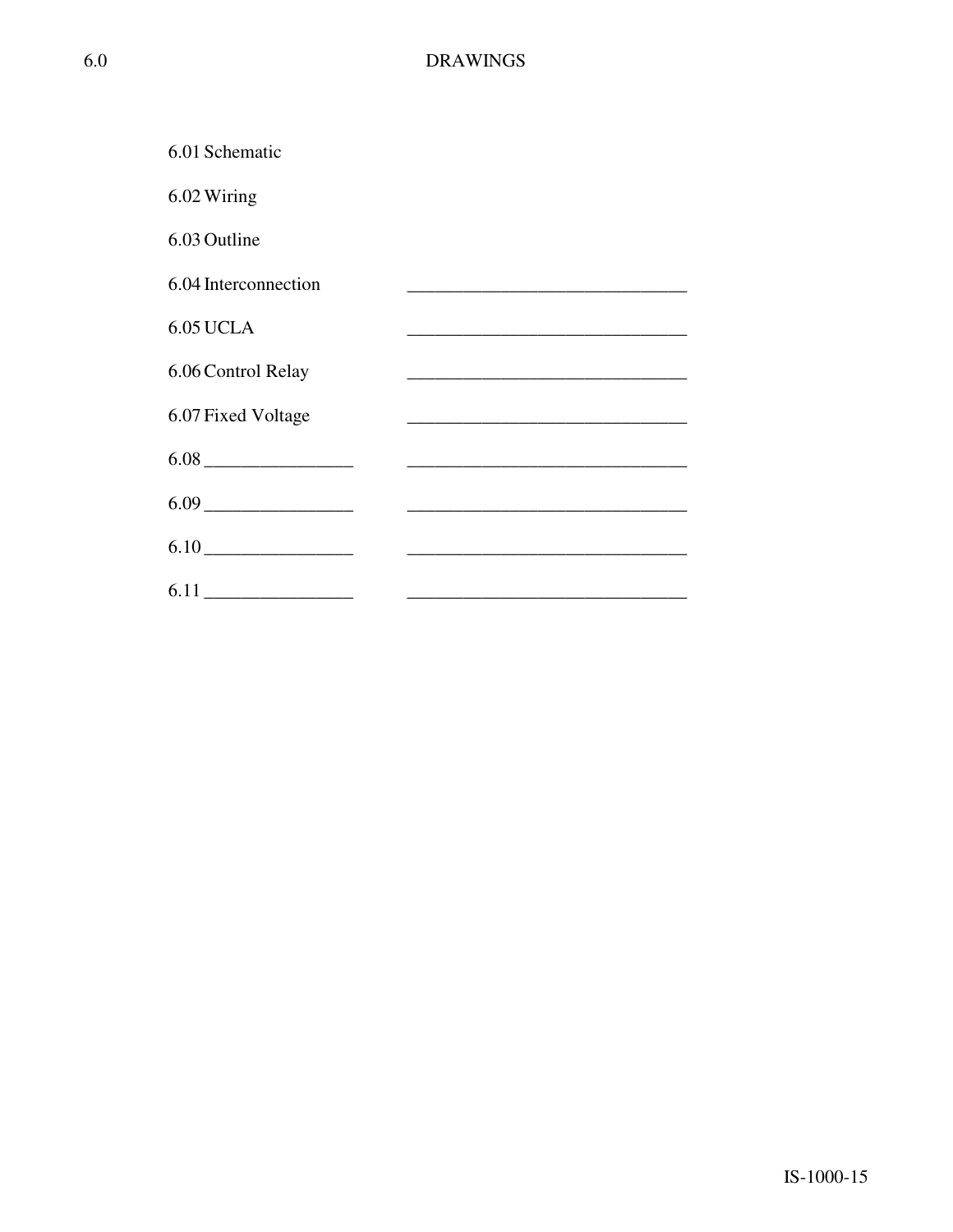MODEL NUMBER:

| POWER TRANSFORMER             | TX1                             | A-900553-   |
|-------------------------------|---------------------------------|-------------|
| <b>CONTROL TRANSFORMER</b>    | TX <sub>2</sub>                 | A-900553-   |
| <b>RECTIFIER DIODE BRIDGE</b> | <b>SDA</b>                      | A-900589-   |
| *DIODE MODULE                 | MOD1-MOD3                       | A-900550-   |
| $*FAN$ ( $V$ ; $Hz$ )         | <b>FAN</b>                      | A-900579-   |
| * THERMAL SWITCH (90°C)       | <b>THS</b>                      | A-900516-11 |
| *FAN THERMAL SWITCH (40°C)    | <b>FTS</b>                      | A-900516-12 |
| <b>SCR BRIDGE ASSEMBLY</b>    | <b>SCR</b>                      | A-900588-   |
| *SCR MODULE                   | MOD1-MOD3                       | A-900580-   |
| *FREE WHEELING DIODE          | MOD4                            | A-900550-   |
| $*FAN$ ( $V$ ; $Hz$ )         | <b>FAN</b>                      | A-900579-   |
| * THERMAL SWITCH (90°C)       | <b>THS</b>                      | A-900516-11 |
| *FAN THERMAL SWITCH (40°C)    | <b>FTS</b>                      | A-900516-12 |
| *MOV SNUBBERS                 | <b>SNB</b>                      | A-900572-03 |
| <b>*FIRING BOARD</b>          | <b>FRB</b>                      | 1400C05300  |
| $*PC$ BRD FUSE $(\_\_\_\_A)$  | <b>FUF</b>                      | A-900555-   |
| *REGULATING BOARD             | <b>RGB</b>                      | 1400B07600  |
| $*$ INLINE FUSE $($ $A)$      | <b>FUR</b>                      | A-900555-   |
| <b>STARTER</b>                | <b>MS</b>                       | A-900552-   |
| *OVERLOAD ADJUSTMENT          |                                 | A           |
| <b>OUTPUT POWER AC FUSE</b>   | $F1-F3$                         | A-900555-   |
| <b>OUTPUT POWER DC FUSE</b>   | F4, F5 (F1, F2)                 | A-900555-   |
| <b>INPUT POWER AC FUSE</b>    | F <sub>6</sub> , F <sub>7</sub> | A-900555-   |
| PILOT LIGHT BULB              | PL1, 2                          | A-900275-11 |
| TRANSIENT VOLTAGE SUPPRESSOR  | <b>TVS</b>                      | A-900501-   |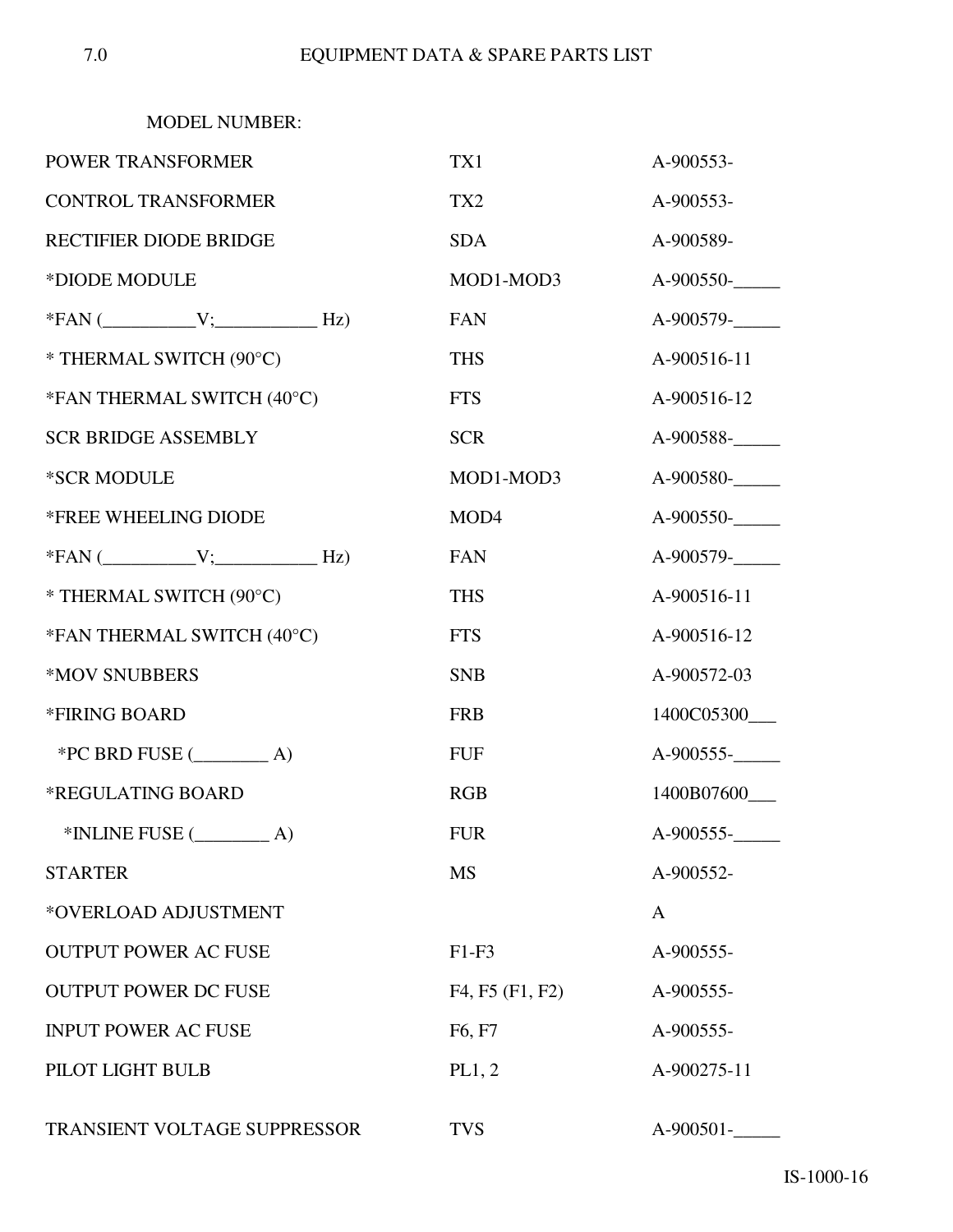| <b>CABLES &amp; WIRES:</b>   |                 |                            |
|------------------------------|-----------------|----------------------------|
| <b>INPUT POWER:</b>          |                 | A-950000- (BLK)            |
| <b>OUTPUT POWER (AC):</b>    |                 | A-950000- (BLK)            |
| <b>OUTPUT POWER (DC):</b>    |                 | A-950000- (BLK)            |
| <b>CONTROL:</b>              | $AC$ (HV)       | A-950000-44 (BLK)          |
|                              | AC (LV)         | A-950000-70 (RED)          |
|                              | DC              | A-950000-160 (BLU)         |
| <b>GROUNDING (EARTHING):</b> |                 | A-950000-147 (GRN)         |
| <b>OPTIONS:</b>              |                 |                            |
| <b>VOLTMETER:</b>            | <b>VM</b>       | A-900230-                  |
| <b>AMMETER</b>               | AM              | $A-900231$ - $\_\_$        |
| "ON" PUSHBUTTON              | PB <sub>2</sub> | A-900237-                  |
| <b>OFF" PUSHBUTTON</b>       | PB1             | A-900237-                  |
| <b>SELECTOR SWITCH</b>       | SW1             | A-900237-                  |
| <b>POTENTIOMETER</b>         |                 |                            |
| <b>FIXED VOLTAGE SUPPLY:</b> | <b>FVS</b>      |                            |
| *BRIDGE RECTIFIER MODULE     | <b>RCT</b>      | A-900550-31                |
| *FUSES                       | F8-F10          | A-900555-48                |
| <b>BOOST CONTROL KIT</b>     | <b>BCK</b>      | 1400C07300                 |
| *CONTROL RELAY               | CR1             | A-900568-                  |
| *POTENTIOMETER               | VA, CA          | A-900586-                  |
| UNDERCURRENT LIMIT ALARM     | <b>UCLA</b>     |                            |
| *CONTROL & TIMER RELAY       | 1CR, TM         | A-900568-                  |
| <i><b>*TIMER</b></i>         | TM              | $A-900573$ -               |
| *SUPPRESSOR                  | Z1              | $A-900572$ - $\frac{1}{2}$ |
| *LIMIT ALARM                 | <b>UCLA</b>     | 1050A001_____              |